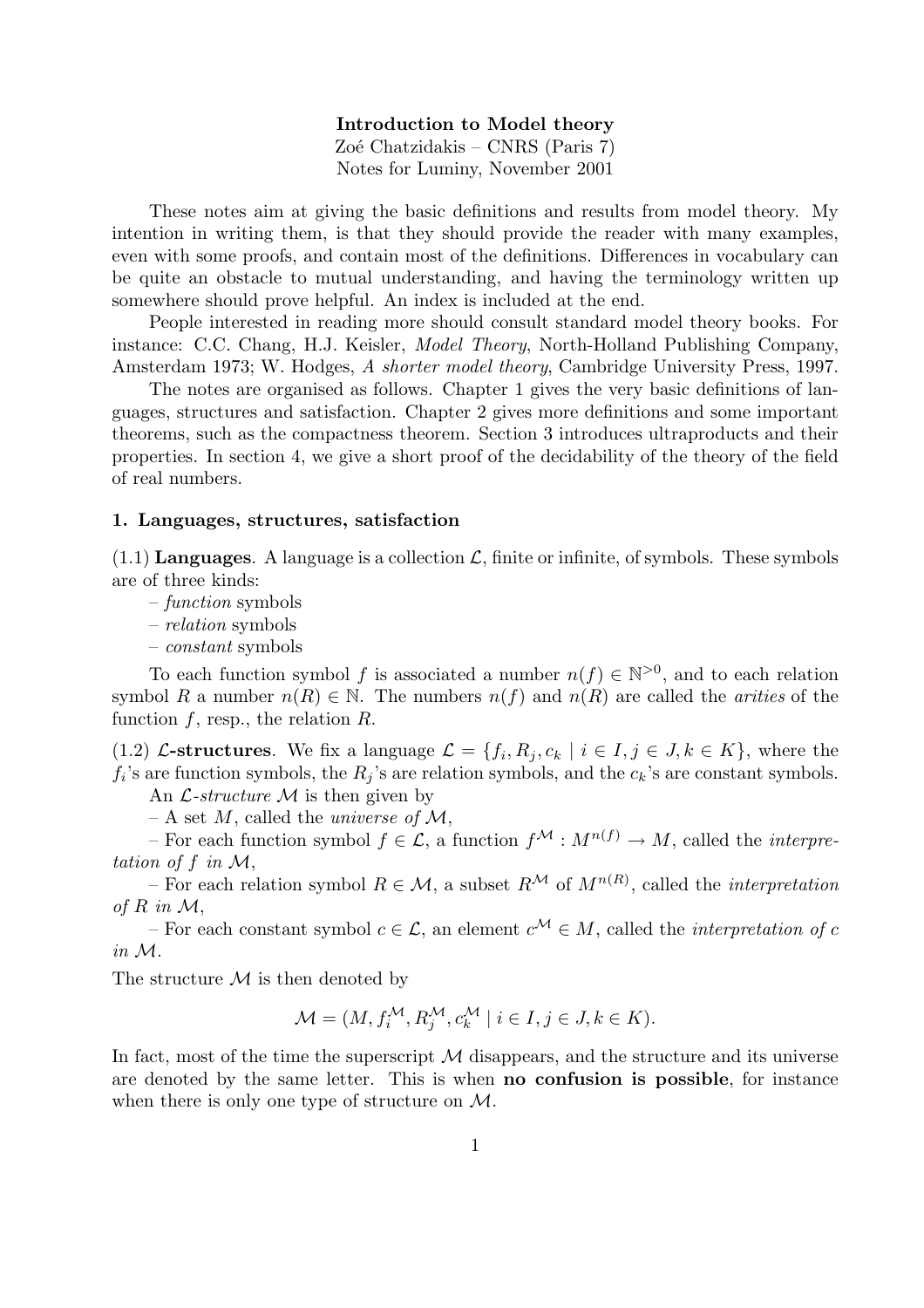(1.3) Substructures. Let M be an L-structure. An L-substructure of M, or simply a substructure of M if not confusion is likely, is an  $\mathcal{L}$ -structure N, with universe contained in the universe of M, and such that the interpretations of the symbols of  $\mathcal L$  in N are restrictions of the interpretation of these symbols in  $M$ , i.e.:

– If f is a function symbol of  $\mathcal{L}$ , then the interpretation of f in N is the restriction of  $f^M$  to  $N^{n(f)}$ ,

– If R is a relation symbol of  $\mathcal{L}$ , then  $R^N = R^M \cap N^{n(R)}$ ,

– If c is a constant symbol of  $\mathcal{L}$ , then  $c^M = c^N$ .

Hence a subset of  $M$  is the universe of a substructure of  $M$  if and only if it contains all the (elements interpreting the) constants of  $\mathcal{L}$ , and is closed under the (interpretation in M of the) functions of  $\mathcal L$ . Note that if the language has no constant symbol, then the empty set is the universe of a substructure of M.

(1.4) Examples of languages, structures, and substructures. The concrete structures considered in model theory all come from standard algebraic examples, and so the examples given below will be very familiar to you.

**Example 1 - The language of groups.** The language of groups,  $\mathcal{L}_G$ , is the language  $\{\cdot, ^{-1}, 1\}$ , where  $\cdot$  is a 2-ary function symbol,  $^{-1}$  is a unary function symbol, and 1 is a constant symbol.

Any group G has a natural  $\mathcal{L}_G$ -structure, obtained by interpreting  $\cdot$  as the group multiplication,  $^{-1}$  as the group inverse, and 1 as the unit element of the group.

A substructure of the group  $G$  is then a subset containing 1, closed under multiplication and inverse: it is simply a subgroup of G.

This is a good place to remark that the notion of substructure is sensitive to the language. While the inverse function and the identity element of the group  $G$  are retrievable (definable) from the group multiplication of  $G$ , the notion of "substructure" heavily depends on them. For instance, a  $\{ \cdot, e \}$ -substructure of G is simply a submonoid of G containing e, while a  $\{\cdot\}$ -substructure of G can be empty.

Example 2 - The language of graphs. The language consists of a binary relation symbol, E. Graphs which have at most one edge between two vertices are the  ${E}$ -structures: simply interpret  $E(x, y)$  if and only there is an edge going from x to y. Graphs in which there can be several edges between two vertices need a more sophisticated language, see below in  $(2.15)$ .

**Example 3 - The language of rings.** The language of rings,  $\mathcal{L}_R$ , is the language  $\{+, -, \cdot, 0, 1\}$ , where  $+, -$  and  $\cdot$  are binary functions, 0 and 1 are constants.

A (unitary) ring S has a natural  $\mathcal{L}_R$ -structure, obtained by interpreting +, –, · as the usual ring operations of addition, subtraction and multiplication, 0 as the identity element of  $+$ , and 1 as the unit element of S.

A substructure of the  $\mathcal{L}_R$ -structure S is then simply a subring of S. Note that it will in particular contain the subring of S generated by 1, i.e., a copy of  $\mathbb{Z}$  or of  $\mathbb{Z}/p\mathbb{Z}$ .

When one deals with fields, it is sometimes convenient to add a symbol for the multiplicative inverse (denoted  $^{-1}$ ). By convention  $0^{-1} = 0$ .

# Example 4 - The language of ordered groups, of ordered rings.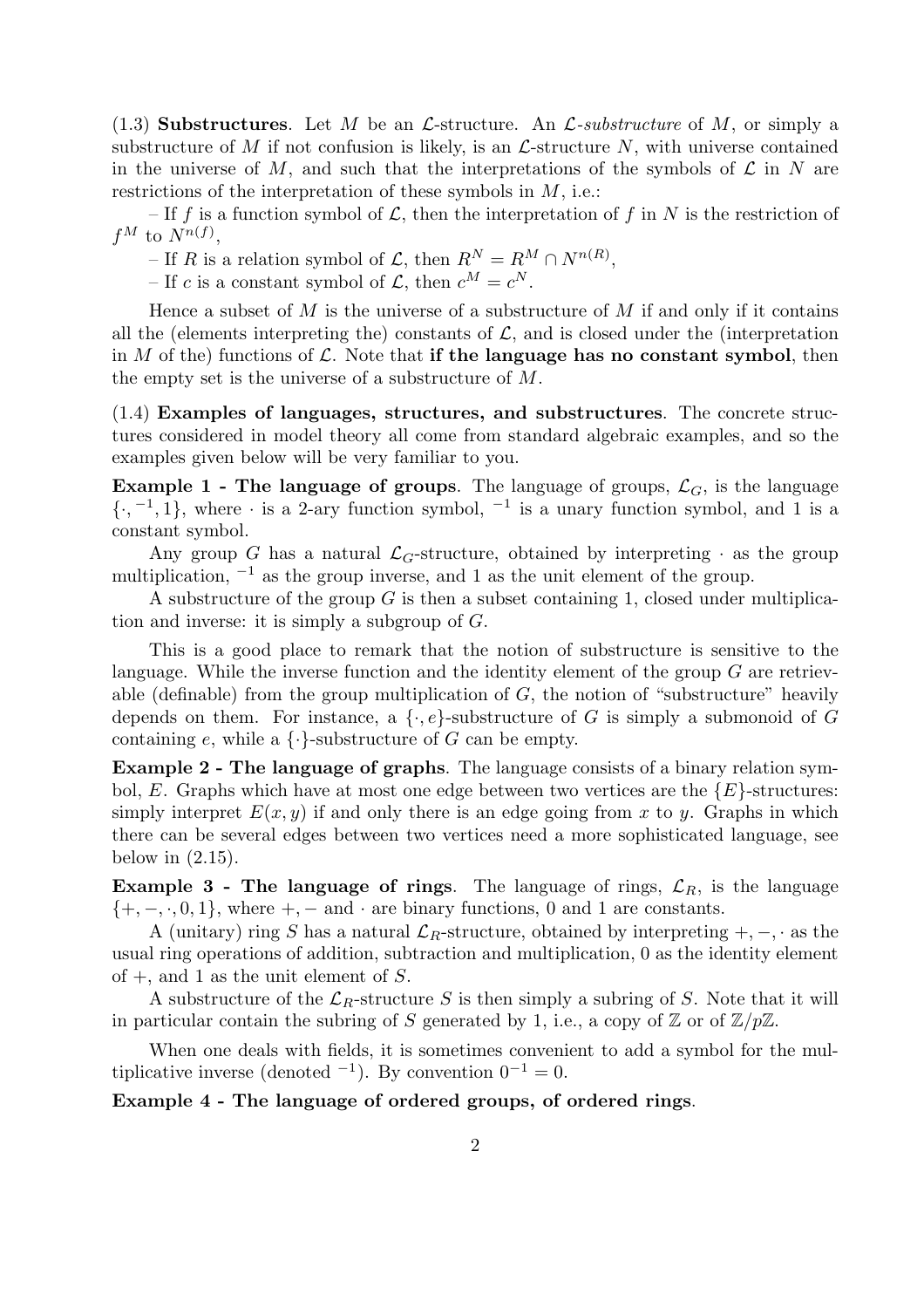One simply adds to  $\mathcal{L}_G$ , resp.  $\mathcal{L}_R$ , a binary relation symbol,  $\leq$ .

 $(1.5)$  Morphisms, embeddings, isomorphisms, automorphisms. Let M and N be two L-structures. A map  $s : M \to N$  is an  $(\mathcal{L})$ -morphism if for all relation symbol  $R \in \mathcal{L}$ , function symbol  $f \in \mathcal{L}$ , and tuples  $\bar{a}$ , b in M, we have:

$$
\text{if } \bar{a} \in R \text{, then } s(\bar{a}) \in R; \qquad s(f(\bar{b})) = f(s(\bar{b})).
$$

An embedding is an injective morphism  $s : M \to N$ , which satisfies in addition for all relation  $R \in \mathcal{L}$  and tuple  $\bar{a}$  in M, that

$$
\bar{a} \in R \iff s(\bar{a}) \in R.
$$

An *isomorphism* between M and N is a bijective morphism, whose inverse is also a morphism. Finally, an *automorphism* of M is an isomorphism  $M \to M$ .

(1.6) Terms. We can start using the symbols of  $\mathcal L$  to express properties of a given  $\mathcal L$ structure. In addition to the symbols of  $\mathcal{L}$ , we will consider a set of symbols (which we suppose disjoint from  $\mathcal{L}$ ), called the set of logical symbols. It consists of

– logical connectives  $\land$ ,  $\lor$ ,  $\neg$ , and sometimes also (for convenience)  $\rightarrow$  and  $\leftrightarrow$ ,

- parentheses ( and ),
- $-$  a (binary relation) symbol  $=$  for equality,
- $-$  infinitely many variable symbols, usually denoted  $x, y, x_i$ , etc...
- the quantifiers ∀ (for all) and ∃ (there exists).

Fix a language  $\mathcal{L}$ . An  $\mathcal{L}$ -formula will then be a string of symbols from  $\mathcal{L}$  and logical symbols, obeying certain rules. We start by defining  $\mathcal{L}$ -terms (or simply, terms). Roughly speaking, terms are expressions obtained from constants and variables by applying functions. In any  $\mathcal{L}\text{-structure }M$ , a term t will then define uniquely a function from a certain cartesian power of  $M$  to  $M$ . Terms are defined by induction, as follows:

– a variable  $x$ , or a constant  $c$ , are terms.

– if  $t_1, \ldots, t_n$  are terms, and f is an n-ary function, then  $f(t_1, \ldots, t_n)$  is a term.

Given a term  $t(x_1, \ldots, x_m)$ , the notation indicating that the variables occurring in t are among  $x_1, \ldots, x_m$ , and an  $\mathcal{L}$ -structure M, we get a function  $F_t : M^m \to M$ . Again this function is defined by induction on the complexity of the term:

– if c is a a constant symbol, then  $F_c : M^0 \to M$  is the function  $\emptyset \mapsto c^M$ ,

– if x is a variable, then  $F_x : M \to M$  is the identity,

– if  $t_1, \ldots, t_n$  are terms in the variables  $x_1, \ldots, x_m$  and f is an n-ary function symbol, then  $F_{f(t_1,...,t_n)} : (x_1,...,x_m) \mapsto f(F_{t_1}(\bar{x}),...,F_{t_n}(\bar{x})) \ (\bar{x} = (x_1,...,x_m)).$ 

(1.7) Formulas. We are now ready to define formulas. Again they are defined by induction. An atomic formula is a formula of the form  $t_1(\bar{x}) = t_2(\bar{x})$  or  $R(t_1(\bar{x}), \ldots, t_n(\bar{x}))$ , where  $\bar{x} = (x_1, \ldots, x_m)$  is a tuple of variables,  $t_1, \ldots, t_n$  are terms (of the language  $\mathcal{L}$ , in the variables  $\bar{x}$ ), and R is an n-ary relation symbol of  $\mathcal{L}$ .

The set of quantifier-free formulas is the set of Boolean combinations of atomic formulas, i.e., is the closure of the set of atomic formulas under the operations of  $\wedge$  (and),  $\vee$  (or) and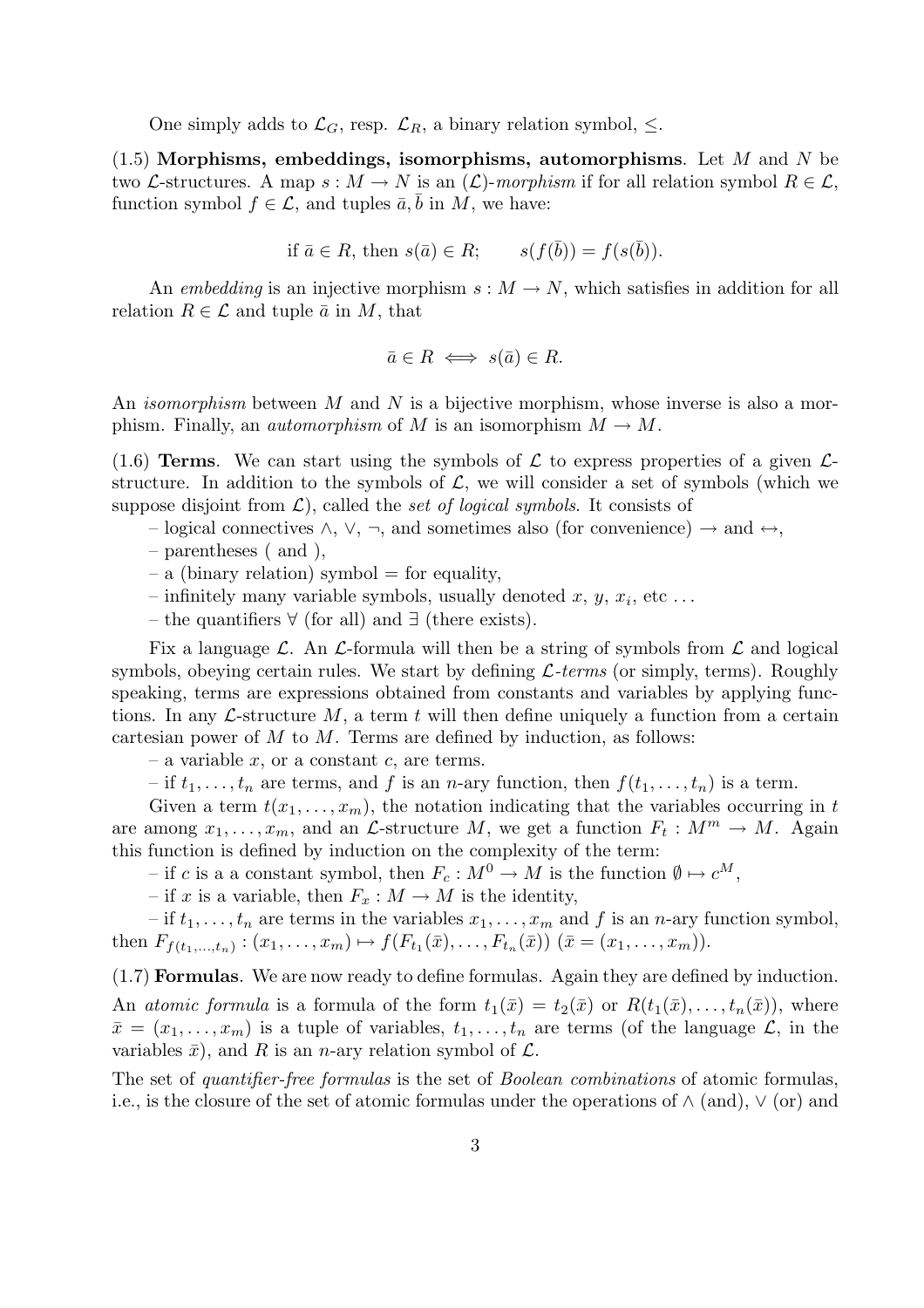$\neg$  (negation, or not). So, if  $\varphi_1(\bar{x}), \varphi_2(\bar{x})$  are quantifier-free formulas, so are  $(\varphi_1(\bar{x}) \wedge \varphi_2(\bar{x})),$  $(\varphi_1(\bar{x}) \vee \varphi_2(\bar{x})),$  and  $(\neg \varphi_1(\bar{x})).$ 

One often uses  $(\varphi_1 \to \varphi_2)$  as an abbreviation for  $((\neg \varphi_1) \vee \varphi_2)$ , and  $(\varphi_1 \leftrightarrow \varphi_2)$  as an abbreviation for  $((\varphi_1 \to \varphi_2) \land (\varphi_2 \to \varphi_1)).$ 

A *formula*  $\psi$  is then a string of symbols of the form

$$
Q_1x_1Q_2x_2\ldots Q_mx_m\,\varphi(x_1,\ldots,x_n) \tag{1}
$$

where  $\varphi(\bar{x})$  is a quantifier-free formula, with variables among  $\bar{x} = (x_1, \ldots, x_n)$ , and  $Q_1, \ldots, Q_m$  are quantifiers, i.e., belong to  $\{\forall, \exists\}$ . We may assume  $m \leq n$ .

Important: the variables  $x_1, \ldots, x_n$  are supposed distinct:  $\forall x_1 \exists x_1 \ldots$  is not allowed. If  $m \leq n$ , the variables  $x_{m+1}, \ldots, x_n$  are called the free variables of the formula  $\psi$ . One usually writes  $\psi(x_{m+1},...,x_n)$  to indicate that the free variables of  $\psi$  are among  $(x_{m+1},...,x_n)$ . The variables  $x_1,...,x_m$  are called the bound variables of  $\psi$ . If  $n = m$ , then  $\psi$  has no free variables and is called a *sentence*.

If all quantifiers  $Q_1, \ldots, Q_m$  are  $\exists$ , then  $\psi$  is called an *existential formula*; if they are all  $\forall$ , then  $\psi$  is called a *universal formula*. One can define a hierarchy of complexity of formulas, by counting the number of alternances of quantifiers in the string  $Q_1, \ldots, Q_n$ . Let us simply say that a  $\Pi_2$ -formula, also called a  $\forall \exists$ -formula, is one in which  $Q_1 \dots Q_n$  is a block of  $\forall$  followed by a block of  $\exists$ , that a  $\Sigma_2$ -formula, also called a  $\exists \forall$ -formula, is one in which  $Q_1 \ldots Q_n$  is a block of ∃ followed by a block of  $\forall$ . In these definitions, either block is allowed to be empty, so that an existential formula is both a  $\Pi_2$  and a  $\Sigma_2$ -formula. Let us also mention that a *positive formula* is one of the form  $Q_1x_1 \ldots Q_mx_m\varphi(x_1,\ldots,x_n)$ , where  $\varphi(\bar{x})$  is a finite disjunction of finite conjunctions of **atomic** formulas.

(1.8) Warning. I lied, this is not the usual definition of a formula. A formula as in (1) is said to be in *prenex form*. The set of formulas in prenex form is **not closed** under Boolean operations. One has however a notion of "logical equivalence", under which for instance the formulas  $Q_1x_1Q_2x_2...Q_mx_m\,\varphi(x_1,...,x_m,x_{m+1},...,x_n)$  and

 $Q_1y_1Q_2y_2...Q_my_m \varphi(y_1,...,y_m,x_{m+1},...,x_n)$  are logically equivalent. Then it is quite easy to see that a Boolean combination of formulas in prenex form is logically equivalent to a formula in prenex form. E.g,

$$
(Q_1x_1 \ldots Q_mx_m \varphi_1(x_1,\ldots,x_n)) \wedge (Q'_1x_1 \ldots Q'_mx_m \varphi_2(x_1,\ldots,x_n))
$$

is logically equivalent to

$$
Q_1x_1Q'_1y_1\ldots Q_mx_mQ'_my_m(\varphi_1(x_1,\ldots,x_n)\wedge\varphi_2(y_1,\ldots,y_m,x_{m+1},\ldots,x_n)).
$$

If one wants to be economical about the number of quantifiers, one notes that in general  $\forall x \varphi_1(x, \ldots) \wedge \forall x \varphi_2(x, \ldots)$  is logically equivalent to  $\forall x (\varphi_1(x, \ldots) \wedge \varphi_2(x, \ldots))$ , and  $\exists x \varphi_1(x, \ldots) \vee \exists x \varphi_2(x, \ldots)$  is logically equivalent to  $\exists x (\varphi_1(x, \ldots) \vee \varphi_2(x, \ldots))$ . For negations, one uses the logical equivalence of  $\neg (Q_1x_1 \dots Q_mx_m \varphi(x_1, \dots, x_n))$  with  $Q'_1x_1 \ldots Q'_mx_m \neg (\varphi(x_1,\ldots,x_n)),$  where  $Q'_i = \exists$  if  $Q_i = \forall$ ,  $Q'_i = \forall$  if  $Q_i = \exists$ . Thus the negation of a  $\Pi_2$ -formula is a  $\Sigma_2$ -formula, etc.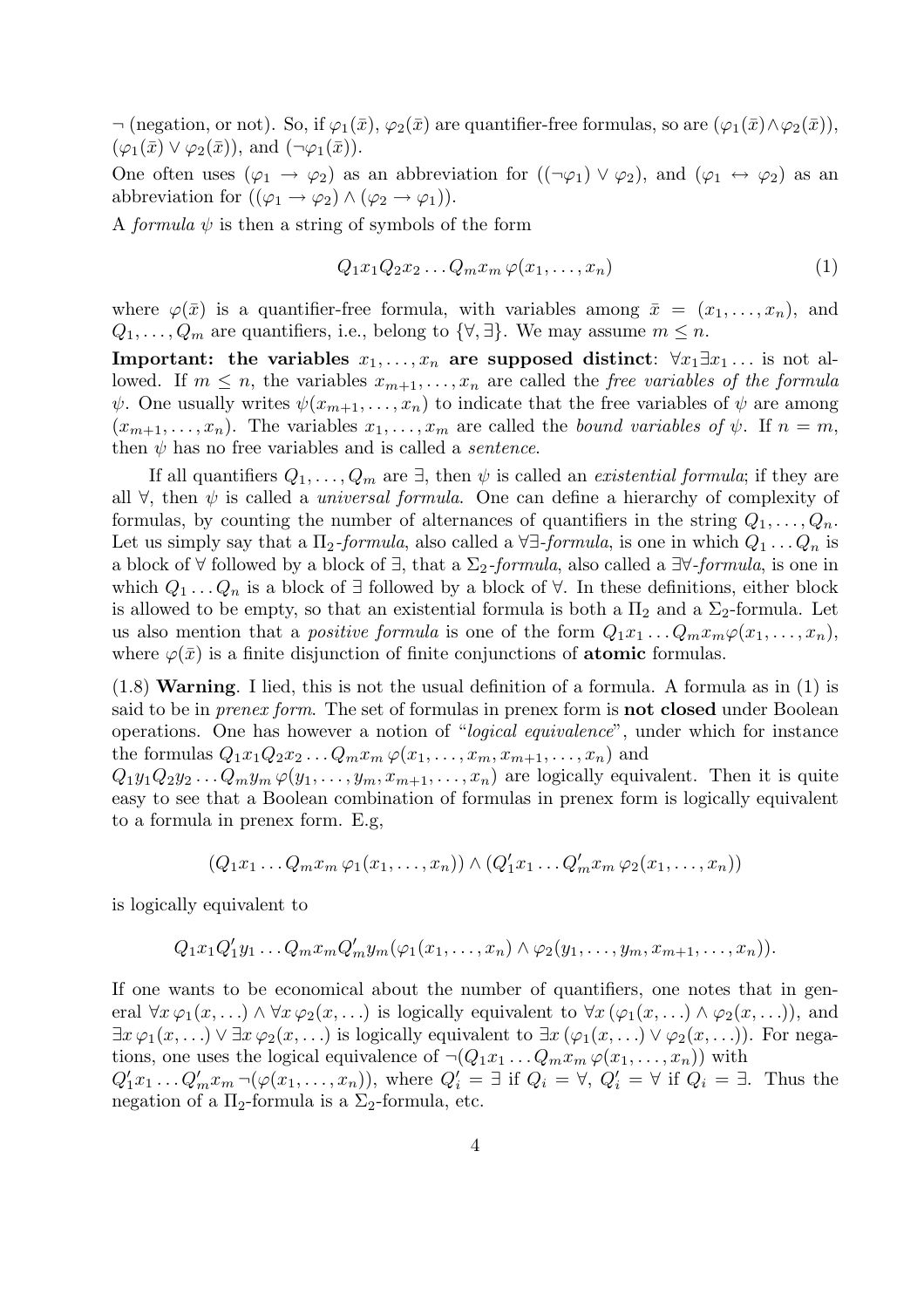Logical equivalence can also be used to rewrite Boolean combinations, and one can show that any quantifier-free formula  $\varphi(\bar{x})$  is logically equivalent to one of the form  $\bigvee_i \bigwedge_j \varphi_{i,j}(\bar{x})$ , where the  $\varphi_{i,j}$  are atomic formulas or negations of atomic formulas.

(1.9) Comments and examples. The definitions given above are completely formal. When considering concrete examples, they get very much simplified, to agree with current usage. The first thing to note is that the formula  $(\neg(x = y)$  is abbreviated by  $x \neq y$ .

**Example 1.**  $\mathcal{L}_G = \{\cdot, ^{-1}, 1\}$ . A term is built up from 1,  $\cdot$ ,  $^{-1}$ . and some variables. E.g.,  $(1, -1(\cdot(x_1, -1(x_1))))$  is a term, in the variable  $x_1$ . If we work in an arbitrary  $\mathcal{L}_G$ structure, i.e., not necessarily a group, this expression cannot be simplified. If we work in a group, then we will first of all switch to the usual notation of xy instead of  $(x, y)$  and  $x^{-1}$  instead of  $\overline{a}(x)$ ; then allow ourselves to use the associativity of the group law to get rid of extraneous parentheses. The term above then becomes  $1(x_1x_1^{-1})$  $\binom{-1}{1}$ , which can be further simplified to 1 (now using the defining properties of  $^{-1}$  and of 1). From now on, we will assume that our  $\mathcal{L}_G$ -structures are groups.

A term in the variables  $x_1, \ldots, x_n$  is then simply a word in the symbols  $x_1, \ldots, x_n, x_1^{-1}, \ldots, x_n^{-1}$ . One can do a further reduction: replace occurrences of the formula  $w_1(\bar{x}) = w_2(\bar{x})$  by  $w_1(\bar{x})(w_2(\bar{x}))^{-1} = 1$ . An atomic formula will then be a finite disjunction of finite conjunctions of equations  $w(\bar{x}) = 1$  and inequations  $w(\bar{x}) \neq 1$ . The following formula is a  $\Pi_2$ -formula:

$$
\forall \bar{x} \,\exists \bar{y} \,(w_1(\bar{x},\bar{y},\bar{z})=1 \land w_2(\bar{x},\bar{z})\neq 1),
$$

where  $w_1(\bar{x}, \bar{y}, \bar{z})$  is a word in the elements of the tuple  $(\bar{x}, \bar{y}, \bar{z})$  and their inverses, and  $w_2(\bar{x}, \bar{z})$  is a word in the elements of  $(\bar{x}, \bar{z})$  and their inverses. The free variables of this formula are the elements of the tuple  $\bar{z}$ , while the elements of  $(\bar{x}, \bar{y})$  are the bound variables of the formula.

In case all structures considered are free groups, containing two non-commuting elements  $a, b$ , then a quantifier-free formula can be written as finite disjunction of formulas of the form

$$
w(\bar{x}, a, b) = 1 \wedge w'(\bar{x}, a, b) \neq 1
$$

for some words  $w, w'$ .

**Example 2.** The language of graphs  $\{E\}$ . The only terms are variables (since there are no function or constant symbols). Thus an atomic formula is of the form  $E(x, y)$  or  $(x = y)$ . An example of formula in this language is e.g.,

$$
\exists y_1,\ldots,y_m\left(\bigwedge_{i=1}^{m-1}E(y_i,y_{i+1})\wedge E(x_1,y_1)\wedge E(y_n,x_2)\wedge \bigwedge_{1\leq i
$$

Note the use of  $x \neq y$  instead of  $\neg(x = y)$ . The free variables of this formula are  $x_1, x_2$ .

Example 3.  $\mathcal{L}_R = \{+, -, \cdot, 0, 1\}$ . Again, terms as defined formally, are extremely ugly. But, in case all  $\mathcal{L}_R$ -structures considered are rings, they can be rewritten in a more natural fashion. From now on, all  $\mathcal{L}_R$ -structures are commutative rings.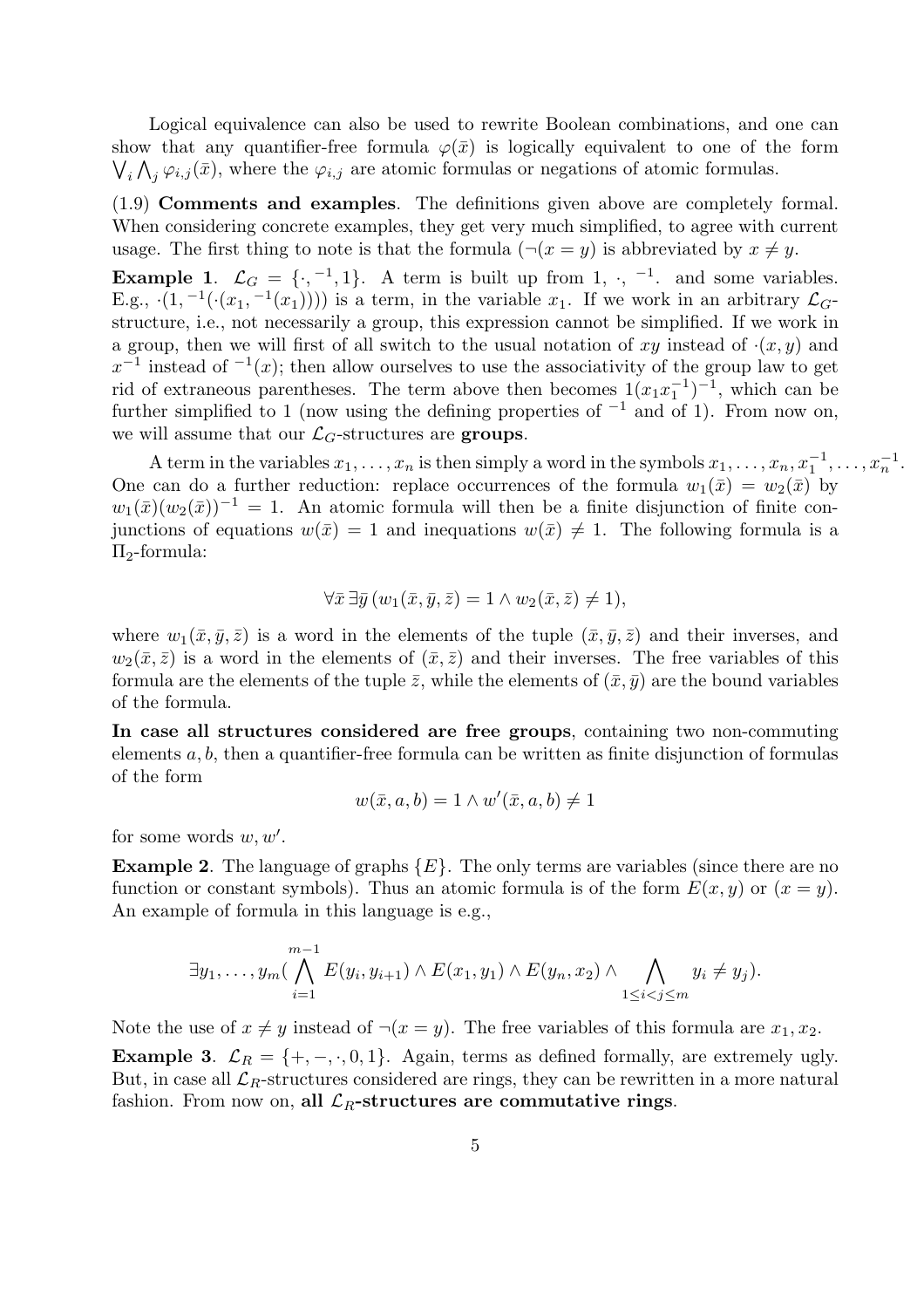If  $n \in \mathbb{N}^{>1}$  the term  $1 + 1 + \cdots + 1$  (*n* times) will simply be denoted by *n*. Similarly  $x + x + \cdots + x$  (*n* times) is denoted by *nx*, and  $x \cdot \ldots \cdot x$  (*n* times) by  $x^n$ . An arbitrary term will then be of the form  $f(x_1, \ldots, x_n)$ , where  $f(X_1, \ldots, X_n) \in \mathbb{Z}[X_1, \ldots, X_n]$ .

Quantifier-free formulas are finite disjunctions of finite conjunctions of equations and inequations. Thus, in the ring  $\mathbb{C}$ , they will define the usual *constructible sets*.

If one adds  $\leq$  to the language, and assumes that our structures are **ordered rings**, then quantifier-free formulas can be rewritten as finite conjunctions of finite disjunctions of formulas of the form

$$
f(\bar{x}) = 0, \quad g(\bar{x}) > 0,
$$
\n(2)

where f, g are polynomials over Z. Here,  $x < y$  stands for  $x \leq y \land \neg(x \neq y)$ , and one uses the equivalences  $x \neq 0 \iff x < 0 \lor x > 0, x > 0 \iff (-x) < 0$ . If M is an ordered ring, then M-quantifier-free formulas will be as above, except that f and q are polynomials over M. In case M is the ordered field  $\mathbb{R}$ , one gets the usual semi-algebraic sets.

(1.10) Satisfaction. Let M be an L-structure,  $\varphi(\bar{x})$  an L-formula, where  $\bar{x} = (x_1, \ldots, x_n)$ is a tuple of variables occurring freely in  $\varphi$ , and  $\bar{a} = (a_1, \ldots, a_n)$  an *n*-tuple of elements of M. We wish to define the notion M satisfies  $\varphi(\bar{a})$ , (or  $\bar{a}$  satisfies  $\varphi$  in M, or  $\varphi(\bar{a})$  holds in  $M$ , is true in  $M$ ), denoted by

$$
M \models \varphi(\bar{a}).
$$

(The negation of  $M \models \varphi(\bar{a})$  is denoted by  $M \not\models \varphi(\bar{a})$ .) This is done by induction on the complexity of the formulas:

– If  $\varphi(\bar{x})$  is the formula  $t_1(\bar{x}) = t_2(\bar{x})$ , where  $t_1, t_2$  are  $\mathcal{L}$ -terms in the variable  $\bar{x}$ , then

 $M \models t_1(\bar{a}) = t_2(\bar{a})$  if and only if  $F_{t_1}(\bar{a}) = F_{t_2}(\bar{a})$ .

– If  $\varphi(\bar{x})$  is the formula  $R(t_1(\bar{x}), \ldots, t_m(\bar{x}))$ , where  $t_1, \ldots, t_m$  are terms and R is an m-ary relation, then

$$
M \models R(t_1(\bar{a}), \ldots, t_m(\bar{a})) \text{ if and only if } (F_{t_1}(\bar{a}), \ldots, F_{t_m}(\bar{a})) \in R^M.
$$

– If  $\varphi(\bar{x}) = \varphi_1(\bar{x}) \vee \varphi_2(\bar{x})$ , then

 $M \models \varphi(\bar{a})$  if and only if  $M \models \varphi_1(\bar{a})$  or  $M \models \varphi_2(\bar{a})$ .

– If  $\varphi(\bar{x}) = \varphi_1(\bar{x}) \wedge \varphi_2(\bar{x})$ , then

$$
M \models \varphi(\bar{a})
$$
 if and only if  $M \models \varphi_1(\bar{a})$  and  $M \models \varphi_2(\bar{a})$ .

– If  $\varphi(\bar{x}) = \neg \varphi_1(\bar{x})$ , then

$$
M \models \varphi(\bar{a})
$$
 if and only if  $M \not\models \varphi_1(\bar{a})$ .

– If  $\varphi(\bar{x}) = \exists y \psi(\bar{x}, y)$ , where the free variables of  $\psi$  are among  $\bar{x}, y$ , then

 $M \models \varphi(\bar{a})$  if and only if there is  $b \in M$  such that  $M \models \psi(\bar{a}, b)$ .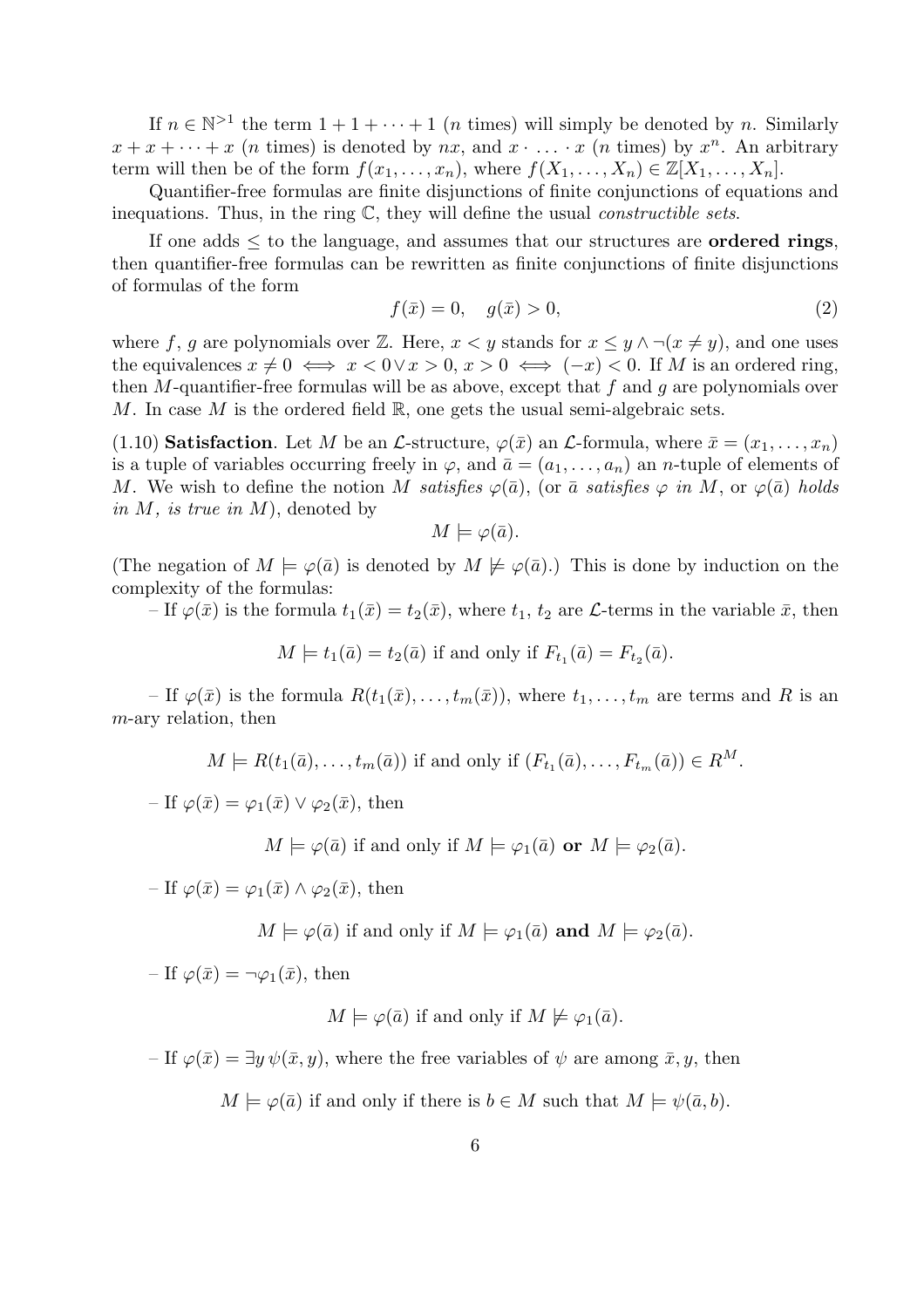– if  $\varphi(\bar{x}) = \forall y \psi(\bar{x}, y)$ , then

$$
M \models \varphi(\bar{a}) \text{ if and only if } M \models \neg(\exists y \neg \psi(\bar{a}, y))
$$
  
if and only if for all b in  $M$ ,  $M \models \varphi(\bar{a}, b)$ .

(1.11) **Parameters, definable sets**. Let M be an L-structure,  $\varphi(\bar{x}, \bar{y})$  a formula ( $\bar{x}$  an n-tuple of variables,  $\bar{y}$  an m-tuple of variables), and  $\bar{a} \in M^n$ . Then the set  $\{\bar{b} \in M^m \mid \bar{b} \in M^m\}$  $M \models \varphi(\bar{a}, \bar{b})$  is called a *definable set*. We also say that it is *defined over*  $\bar{a}$  by the formula  $\varphi(\bar{a}, \bar{y})$ , or that it is  $\bar{a}$ -definable. The tuple  $\bar{a}$  is a parameter of the formula  $\varphi(\bar{a}, \bar{y})$ .

Let M be an  $\mathcal{L}$ -structure. The set of M-definable subsets of  $M^n$  is clearly closed under unions, intersections and complements (corresponding to the use of the logical connectives  $\vee$ , ∧ and  $\neg$ ). If  $S \subseteq M^{n+1}$  is defined by the formula  $\varphi(\bar{x}, \bar{a}), \bar{x} = (x_1, \ldots, x_{n+1}),$  and  $\pi : M^{n+1} \to M$  is the projection on the first n coordinates, then  $\pi(S)$  is defined by the formula  $\exists x_{n+1} \varphi(\bar{x}, \bar{a})$ , and the complement of  $\pi(S)$  by the formula  $\forall x_{n+1} \neg \varphi(\bar{x})$ .

(1.12) The examples, revisited. (1)  $\mathcal{L}_G = \{\cdot, ^{-1}, 1\}$ . Consider the formula  $\varphi(x, y)$ :  $xy = yx$ . Let G be a group (endowed with its natural  $\mathcal{L}_G$ -structure), and  $g \in G$ . Then the formula  $\varphi(x, g)$  defines in G the centraliser of g in G, while the formula  $\psi(y) = \forall x \varphi(x, y)$ will define the centre of G. The sentence  $\forall x, y \, (xy = yx)$  will only be satisfied if G is abelian.

Other examples of definable subsets of a group  $G$  are: The conjugacy class of an element g (by  $\exists y \ y^{-1} gy = x$ ); the set of commutators  $(\exists y, z (y^{-1}z^{-1}yz = x))$ ; the set of squares  $(\exists y (y^2 = x))$ , or more generaly of *n*-th powers  $(\exists y y^n = x)$ ; the set of elements of order  $\leq n$   $(x^n = 1)$ .

Are usually not definable: the commutator subgroup; the set of torsion elements; the subgroup generated by the squares.

(2)  $\mathcal{L} = \{E\}.$  The formula  $\varphi(x_1, x_2) = \exists y_1, \ldots, y_m (\bigwedge_{i=1}^{m-1} E(y_i, y_{i+1}) \wedge E(x_1, y_1) \wedge \ldots \wedge E(x_m, y_m) \}$  $E(y_n, x_2) \wedge \bigwedge_{1 \leq i < j \leq m} y_i \neq y_j$  will define in a graph  $\Gamma$  the set of pairs  $(x_1, x_2)$  for which there is a path of length exactly  $m + 1$  going from  $x_1$  to  $x_2$ .

Other examples of definable sets: the set of elements connected by an edge to at least two distinct elements  $(\exists y_1, y_2 \ (y_1 \neq y_2 \land E(x, y_1) \land E(x, y_2)))$ ; the set of elements at distance  $\leq n$  of a given element  $a\left(\exists y_1,\ldots,y_{n-1}\left(\bigwedge_{i=1}^{n-2}E(y_i,y_{i+1}\right)\wedge E(a,y_1)\wedge E(y_{n-1},x)\right)$ .

Are usually not definable: the connected component of an element a (unless all of its elements are at bounded distance of a); the set of pairs contained in a loop.

## 2. Theories, and some big theorems

In this section we will introduce many definitions and important concepts. We will also mention the very important Compactness theorem, one of the crucial tools of model theorists.

(2.1) Theories, models of theories, etc.. Let  $\mathcal L$  be a language. A  $\mathcal L$ -theory (or simply, a theory), is a set of sentences of the language L. A model of a theory T is an L-structure M which satisfies all sentences of T, denoted by  $M \models T$ . The class of all models of T is denoted  $Mod(T)$ . If K is a class of L-structures, then  $Th(K)$  denotes the set of all sentences true in all elements of K, and  $Th({M})$  is denote by  $Th(M)$ .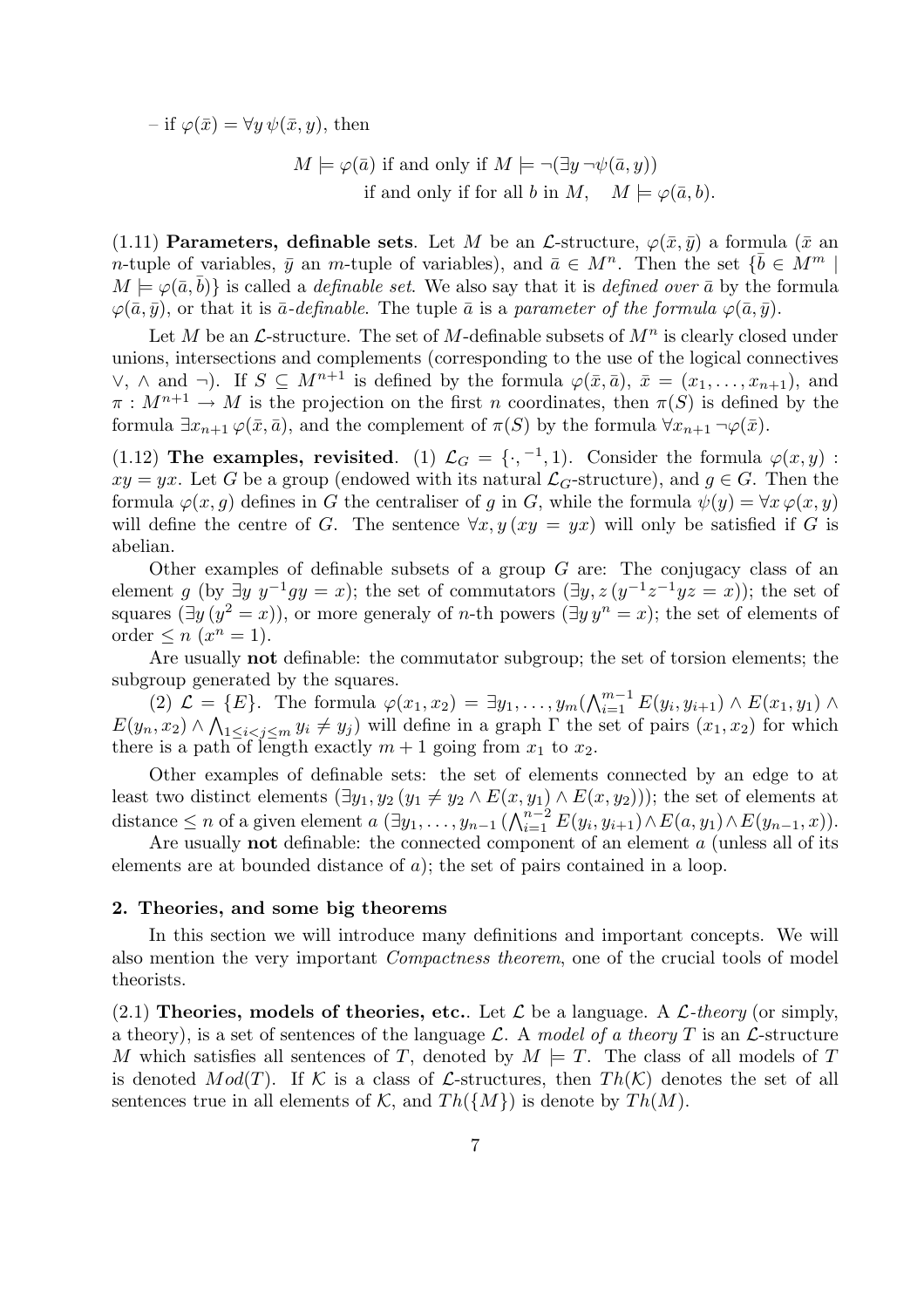A theory T is consistent iff it has a model. If  $\varphi$  is a sentence which holds in all models of T, this is denoted by  $T \models \varphi$ . Two *L*-structures M and N are *elementarily equivalent*, denoted  $M \equiv N$ , iff they satisfy the same sentences, iff  $Th(M) = Th(N)$ . A theory is complete iff given a sentence  $\varphi$ , either  $T \models \varphi$  or  $T \models \neg \varphi$ . Equivalently, if any two models of T are elementarily equivalent. (Observe that if M is an  $\mathcal{L}\text{-structure}$ , then necessarily  $Th(M)$  is complete).

Elementary equivalence is an equivalence relation between  $\mathcal{L}$ -structures. Two isomorphic L-structures are clearly elementarily equivalent, however the converse only holds for **finite L-structures**. A famous theorem (of Shelah) states that two structures are elementarily equivalent if and only if they have isomorphic ultrapowers, see definition in Section 3.

(2.2) Elementary substructures, extensions, embeddings, etc. Let  $M \subseteq N$  be  $\mathcal{L}$ structures. We say that M is an elementary substructure of N, or that N is an elementary extension of M, denoted by  $M \prec N$ , iff for any formula  $\varphi(\bar{x})$  and tuple  $\bar{a}$  from M,

$$
M \models \varphi(\bar{a}) \iff N \models \varphi(\bar{a}).
$$

A map  $f : M \to N$  is an elementary embedding iff it is an embedding, and if  $f(M) \prec N$ . In other words, if for any formula  $\varphi(\bar{x})$  and tuple  $\bar{a}$  from  $M, M \models \varphi(\bar{a})$  if and only  $N \models \varphi(f(\bar{a})).$ 

Using induction on the complexity of formulas, one can show

**Tarski's test**. Let M be a substructure of N. Then  $M \prec N$  if and only if, for every formula  $\varphi(\bar{x}, y)$  and tuple  $\bar{a}$  in M, if  $N \models \exists y \varphi(\bar{a}, y)$ , then there exists  $b \in M$  such that  $N \models \varphi(\bar{a}, b).$ 

Note that while the element  $b$  is in  $M$ , the satisfaction is taken in  $N$ .

(2.3) Some useful facts. (1) If  $M_1 \prec M_2$  and  $M_2 \prec M_3$ , then  $M_1 \prec M_3$ .

(2) If  $M_1 \subseteq M_2 \subseteq M_3$ ,  $M_1 \prec M_3$  and  $M_2 \prec M_3$ , then  $M_1 \prec M_2$ .

(3) Let  $M_n$ ,  $n \in \mathbb{N}$ , be a *chain* of *L*-structures (i.e.,  $M_n \subseteq M_{n+1}$  for all *n*). Then  $M_{\omega} = \bigcup_{n \in \mathbb{N}} M_n$  has a unique *L*-structure which makes the  $M_n$ 's substructures of  $M_{\omega}$ : the interpretation of the constants is the obvious one,  $R^{M_{\omega}} = \bigcup_{n \in \mathbb{N}} R^{M_n}$ , and  $f^{M_{\omega}} =$  $\cup_{n\in\mathbb{N}}f^{M_n}$ , for R a relation symbol, and f a function symbol.

Assume that  $M_n \prec M_{n+1}$  for each  $n \in \mathbb{N}$ . Then  $M_n \prec M_\omega$  for each  $n \in \mathbb{N}$ .

 $(2.4)$  Elimination of quantifiers. Formulas with more than two alternances of quantifiers are fairly awkward, and usually difficult to decide the truth of. One therefore tries to "eliminate quantifiers".

**Definition.** A theory T eliminates quantifiers if for any formula  $\varphi(\bar{x})$  there is a quantifierfree formula  $\psi(\bar{x})$  which is *equivalent to*  $\varphi(\bar{x})$  modulo T, i.e., is such that

$$
T \models \forall \bar{x}(\varphi(\bar{x}) \leftrightarrow \psi(\bar{x})).
$$

Note that the set of free variables in  $\varphi$  and  $\psi$  are the same. Thus if  $\varphi$  is a sentence, so is  $\psi$ . (If the language has no constant symbol, then one allows  $\psi$  to be either ⊤ (true)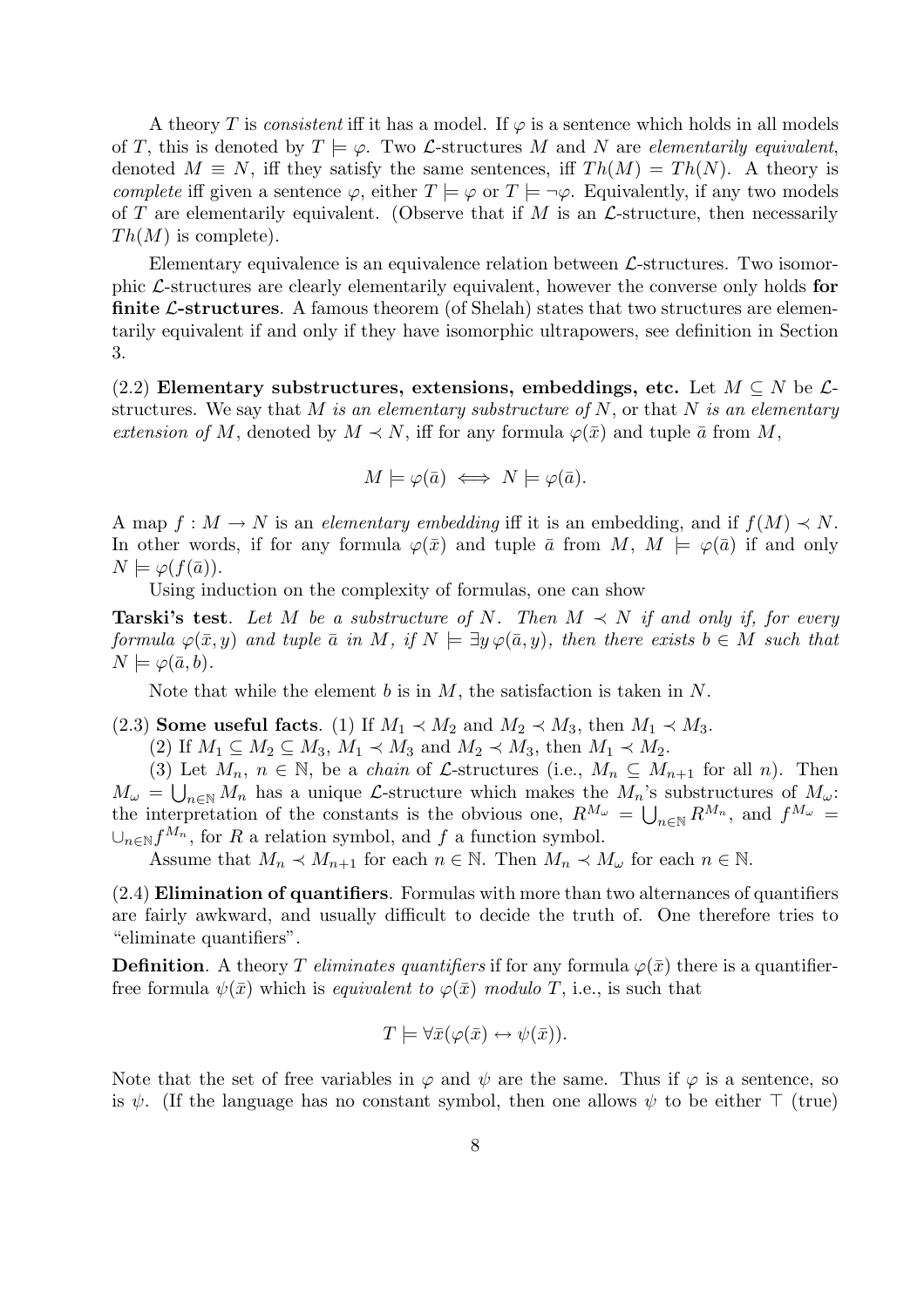or  $\perp$  (false); if the language contains a constant symbol c, then one can use instead the formulas  $c = c$  or  $c \neq c$ ).

**Definition.** A theory T is model complete iff it is consistent and whenever  $M \subseteq N$  are models of T, then  $M \prec N$ .

Remarks. Clearly, a theory which eliminates quantifiers is also model complete. An important result concerning model complete theories is the following:

A consistent theory T is model complete if and only, for any formula  $\varphi(\bar{x})$ , there is an existential formula  $\psi(\bar{x})$  such that

$$
T \models \forall \bar{x}(\varphi(\bar{x}) \leftrightarrow \psi(\bar{x})).
$$

Note that this is equivalent to every formula being equivalent modulo  $T$  to a universal formula: if  $\neg \varphi(\bar{x})$  is equivalent modulo T to the existential formula  $\psi(\bar{x})$ , then  $\varphi(\bar{x})$  is equivalent modulo T to the universal formula  $\neg \psi(\bar{x})$ .

One can show that a theory T is model complete, if whenever  $M \subseteq N$  are models of T, then M is existentially closed in N, i.e., if  $\varphi(\bar{x})$  is an existential formula, and  $\bar{a}$  a tuple in M such that  $N \models \varphi(\bar{a})$ , then  $N \models \varphi(\bar{a})$ .

(2.5) Examples. (1) The theory of algebraically closed fields, denoted ACF, is axiomatised by the axioms for fields, plus, for each  $n > 1$ , the axiom  $\forall x_1, \ldots, x_n \exists y \, (y^n + x_1 y^{n-1} + \cdots +$  $x_n = 0$ ). ACF eliminates quantifiers, see (2.14).

(2) Consider the field of real numbers, first with its natural  $\mathcal{L}_R$ -structure, then as an  $\mathcal{L}_R \cup \{\leq\}$ -structure. Let  $T_0$  be its theory in  $\mathcal{L}_R$ ,  $T_1$  its theory in  $\mathcal{L}_R \cup \{\leq\}$ . Then one can show that  $T_0$  is model complete, but does not eliminate quantifiers (in  $\mathcal{L}_R$ ), while  $T_1$  eliminates quantifiers. The quantifier one cannot eliminate in  $\mathcal{L}_R$  is the existential quantifier of  $\exists y(y^2 = x)$ . This can be seen as follows: consider the substructure  $\mathbb{Q}(\sqrt{2})$ of R. As a field (i.e., as an  $\mathcal{L}_R$ -structure), it has an automorphism sending  $\sqrt{2}$  to  $-\sqrt{2}$ . This automorphism however does not respect the ordering. See chapter 4 for a proof of quantifier-elimination.

(2.6) Soundness and completeness theorem. Given a set of sentences, there is a notion of proof, i.e., which statements are deducible from the given statements using some formal rules of deduction, such as modus ponens (from A and  $A \rightarrow B$  deduce B), and some substitution rules (from a sentence of the form  $\varphi(c)$  where c is a constant, deduce  $\exists x \varphi(x)$ . A proof can be thought of therefore as a finite sequence of sentences, each being obtained from the previous ones by applying some deduction rules. The first result, the soundness theorem, tells us that our notion of satisfaction is well-defined: If a theory T has a model, then one cannot derive a contradiction from T, *i.e.*, one cannot prove from T the sentence  $\forall x(x \neq x)$ .

Gödel's completeness theorem then states the converse: If from a given theory  $T$ , one cannot derive the sentence  $\forall x (x \neq x)$ , then the theory T has a model.

Another way of stating this result is by saying that the set of sentences deducible from a given theory  $T$  is exactly the set of sentences true in all models of  $T$ , i.e., in the notation introduced above, that it coincides with  $Th(Mod(T))$ .

 $(2.7)$  **Decidability**. A theory T is *decidable*, if there is an algorithm allowing to decide whether a sentence  $\varphi$  holds in all models of T or not. (Here, the difficulty lies in being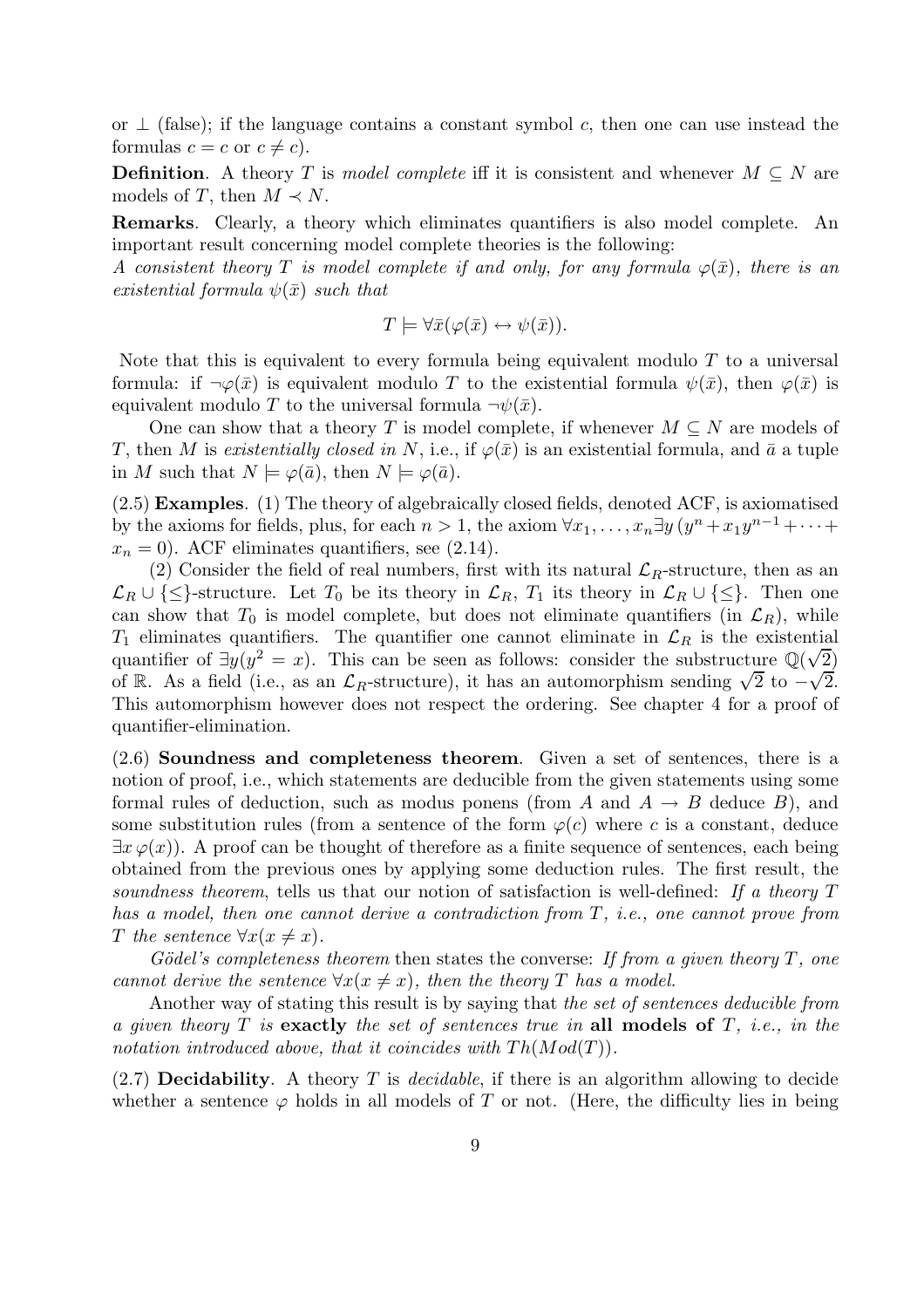able to tell when  $\varphi$  does not hold in all models of T). If one can enumerate a theory T and one knows (somehow) that T is complete, then T is decidable: given a sentence  $\varphi$ , start enumerating the proofs from T; eventually you reach a proof of either  $\varphi$  or  $\neg \varphi$ .

How does one prove that a theory  $T$  is decidable? One tries to find a nice set of sentences  $\Sigma$  contained in T, and show that any other sentence is equivalent, modulo  $\Sigma$ , to a sentence which one can decide. For instance, by the results of quantifier elimination for algebraically closed fields given above, one shows that the theory ACF of algebraically closed fields is decidable: the set of axioms of ACF is clearly enumerable, any sentence is equivalent to a quantifier-free sentence, and there are very few of those. So, given a sentence  $\varphi$ , one starts enumerating all the proofs from ACF. Eventually one will reach a proof of  $(\varphi \leftrightarrow \psi)$  where  $\psi$  is some quantifier-free sentence. Then, one again enumerates proofs to decide whether  $\psi$  is equivalent to  $\top$ ,  $\bot$ , or whether it implies a finite disjunction of sentences of the form  $p = 0$  or  $p \neq 0$ . The procedure will eventually terminate and say whether  $\varphi$  holds in all algebraically closed fields or not.

Similarly for the theory ORCF of real closed fields (axioms for ordered fields, any odd degree polynomial has a root, and every positive element has a square root). From which it follows that the theory of real closed fields in the language of rings is also decidable, since the ordering can be defined by "the non-negative elements are the squares".

How does one prove that a theory is undecidable? Usually one tries to code the ring  $(\mathbb{Z}, +, -, 0, 1)$  in some model of the theory. Or to show that any finite graph is codable in some model of the theory.

(2.8) Compactness theorem. Let T be a set of sentences in a language L. If every finite subset of  $T$  has a model, then  $T$  has a model.

We will present later a proof of this theorem using ultraproducts. Note that it is also a consequence of the completeness theorem, since any proof involves only finitely many elements of T. It also has for consequence the first half of the next theorem.

(2.9) Löwenheim-Skolem Theorems. Let  $\mathcal L$  be a language. T a theory, and let M be an infinite model of T.

(1) Let  $\kappa$  be an infinite cardinal,  $\kappa > |M| + |\mathcal{L}|$ . Then M has an elementary extension N with  $|N| = \kappa$ .

(2) Let X be a subset of M. Then M has an elementary substructure N containing X, with  $|N| \leq |X| + |\mathcal{L}| + \aleph_0$ .

(2.10) Comments. These results allow us to use large models with good properties. For instance, assume that we have a set  $\Sigma(x_1, \ldots, x_n)$  of formulas in the variables  $(x_1, \ldots, x_n)$ , and that we know that every finite fragment of  $\Sigma(x_1, \ldots, x_n)$  is satisfiable in some model M of T, i.e., there is a tuple  $\bar{a}$  of M which satisfies all formulas of this finite fragment. Then there is a model N of T containing a tuple b which satisfies simultaneously all formulas of  $\Sigma(\bar{x})$ .

Using other techniques, one can show that if  $\bar{a}$  and b are tuples of an  $\mathcal{L}$ -structure M, which satisfy the same formulas in  $M$ , then  $M$  has an elementary extension  $M^*$ , in which there is an automorphism which sends  $\bar{a}$  to b.

(2.11) Application of the compactness theorem. Let T be a theory in a language  $\mathcal{L}$ , and  $\Delta$  a set of formulas in the (free) variables  $(x_1, \ldots, x_n)$ , closed under finite disjunctions.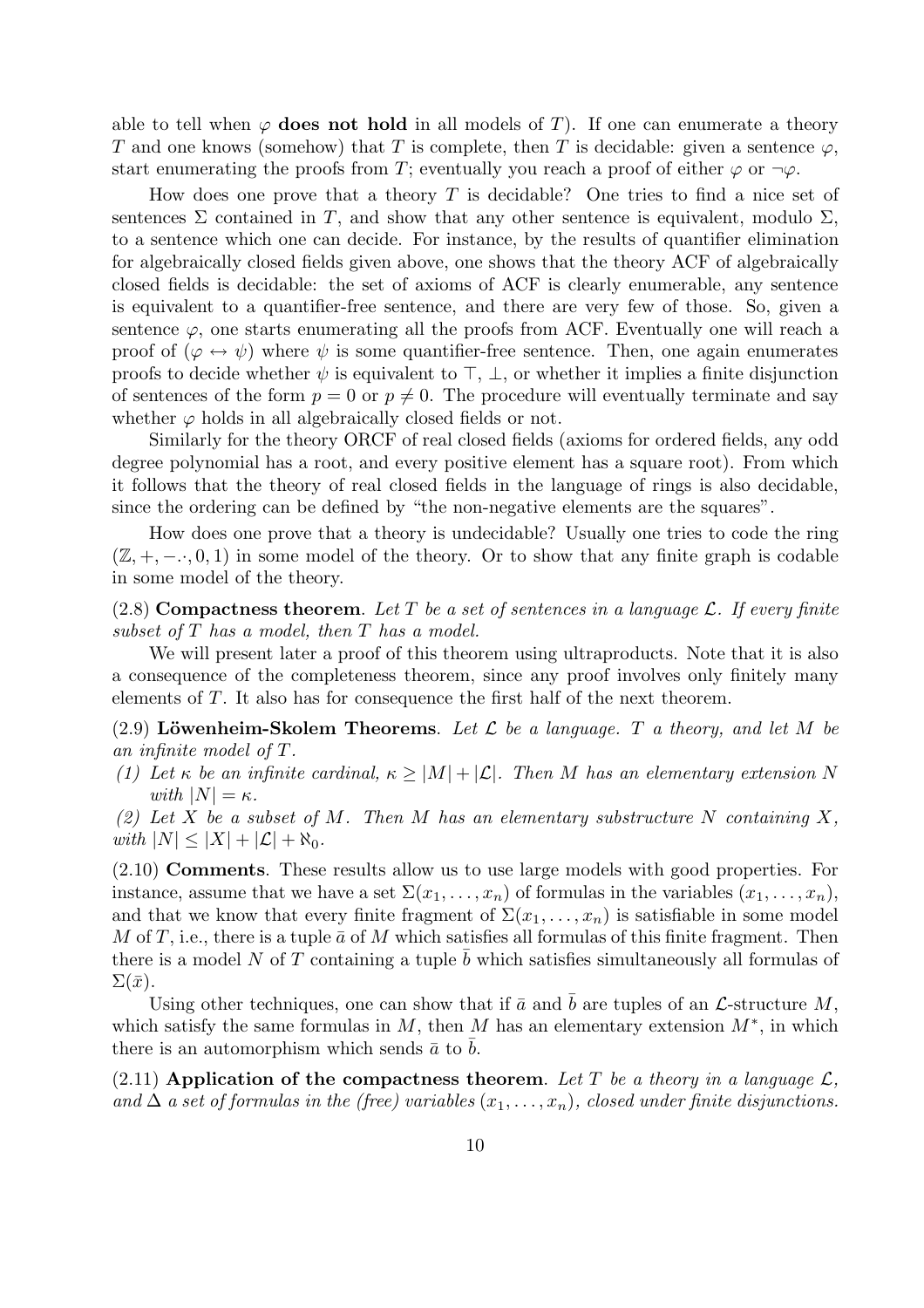Let  $\Sigma(x_1,\ldots,x_n)$  be a set of formulas in the free variables  $(x_1,\ldots,x_n)$ , such that every finite fragment of  $\Sigma(x_1,\ldots,x_n)$  is satisfiable in a model of T. The following conditions are equivalent:

(1) There is a subset  $\Gamma(\bar{x})$  of  $\Delta$  such that, if  $\bar{c}=(c_1,\ldots,c_n)$  are new constant symbols, then

 $T \cup \Gamma(\overline{c}) \models \Sigma(\overline{c}), \qquad T \cup \Sigma(\overline{c}) \models \Gamma(\overline{c}).$ 

(2) For all models M and N of T, and n-tuples  $\bar{a}$  in M and  $\bar{b}$  in N, if  $N \models \Sigma(\bar{b})$  and  $\bar{a}$ satisfies (in M) all formulas of  $\Delta$  that are satisfied by b (in N), then  $M \models \Sigma(\bar{a})$ .

**Remark**. If the set  $\Sigma(\bar{x})$  is finite, then so is  $\Gamma(\bar{x})$ . Hence, taking  $\varphi(\bar{x})$  to be the conjunction of the formulas of  $\Sigma(\bar{x})$ , one obtains that  $\varphi(\bar{x})$  is equivalent, modulo T, to a finite conjunction of formulas of  $\Delta$ .

(2.12) Preservation theorems. This has for consequences several preservation theorems. One direction is trivial, the other one not.

Let T be a theory in a language  $\mathcal{L}$ .

- (1) The following conditions are equivalent:
	- (a) Whenever  $M \subseteq N$  are  $\mathcal{L}$ -structures, and  $M \models T$ , then  $N \models T$ .
	- (b) T has an axiomatisation given by existential sentences.
- (2) The following conditions are equivalent: (a) Whenever  $M \subseteq N$  are  $\mathcal{L}$ -structures, and  $N \models T$ , then  $M \models T$ . (b) T has an axiomatisation given by universal sentences.
- (3) The following conditions are equivalent:
	- (a) Whenever  $M_n$ ,  $n \in \mathbb{N}$ , is a chain of models of T, then  $\bigcup_{n \in \mathbb{N}} M_n$  is a model of T.
		- (b) T has an axiomatisation given by ∀∃ sentences.
- (4) The following conditions are equivalent:
	- (a) Whenever M is a model of T, and  $f : M \to N$  is an morphism, then  $f(M) \models T$ .

(b) T has an axiomatisation given by positive sentences.

Note that (3) implies that a model complete theory has an axiomatisation given by ∀∃ sentences.

(2.13) Craig's interpolation theorem. Let  $\mathcal{L}_1$  and  $\mathcal{L}_2$  be two languages. Let  $\varphi$  be a sentence of  $\mathcal{L}_1$  and  $\psi$  a sentence of  $\mathcal{L}_2$ . If  $\varphi \models \psi$ , then there is a sentence  $\theta$  of  $\mathcal{L}_1 \cap \mathcal{L}_2$ such that  $\varphi \models \theta$  and  $\theta \models \psi$ .

A somewhat different interpolation theorem is given by Robinson: Let  $\mathcal{L}_1$  and  $\mathcal{L}_2$  be two languages, and  $\mathcal{L}_0 = \mathcal{L}_1 \cap \mathcal{L}_2$ . Assume that  $T_1$  and  $T_2$  are theories in  $\mathcal{L}_1$  and  $\mathcal{L}_2$ respectively, such that  $T_0 = T_1 \cap T_2$  is complete. Then  $T_1 \cup T_2$  is consistent.

 $(2.14)$  Application of the Löwenheim-Skolem theorem to the theory of algebraically closed fields. This will allow us to show that the theory of algebraically closed fields (denoted ACF) eliminates quantifiers. From that we will deduce that the completions of ACF (i.e., the complete theories extending ACF) are obtained by specifying the characteristic. This will actually be obvious from the proof.

**Notation.** Let M be an L-structure, and  $\bar{a}$  an n-tuple in M. We denote by  $tp_M(\bar{a})$  the set of formulas satisfied by  $\bar{a}$  in M.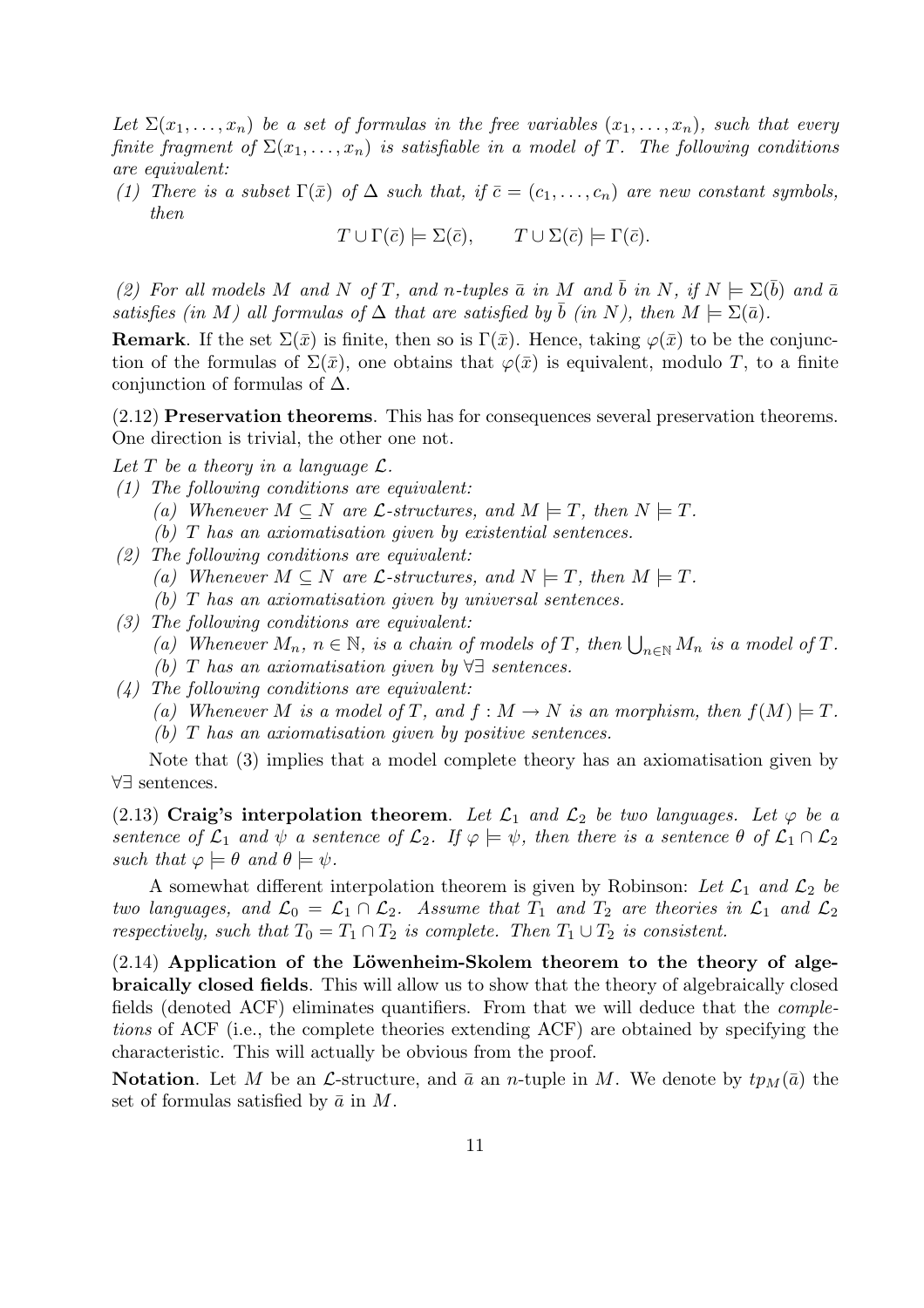**Theorem.** Let  $T = ACF$  be the theory of algebraically closed fields. Then T eliminates quantifiers. Moreover, any two models of  $T$  of the same characteristic are elementarily equivalent.

*Proof.* By (2.11), it suffices to show that if M and N are algebraically closed, and if  $\bar{a}$  and b are n-tuples from M and N respectively, which satisfy the same quantifier-free formulas, then they satisfy the same formulas, i.e.,  $tp_M(\bar{a}) = tp_N(\bar{b})$ .

First note that if  $\bar{a}$  and  $\bar{b}$  satisfy the same formulas, then the fields M and N have the same characteristic. Indeed, if  $char(M) = p > 0$ , then  $\bar{a}$  satisfies (the sentence)  $p = 0$ (where p is an abbreviation for the term  $1 + 1 + \cdots + 1$  p times). Hence the prime subfield of M is isomorphic to the prime subfield of N, and we will denote this field by k. By assumption  $\bar{a}$  and b satisfy the same quantifier-free formulas, and this implies that there is a field-isomorphism  $f : k(\bar{a}) \to k(\bar{b})$  sending  $\bar{a}$  to  $\bar{b}$ .

Let  $\kappa$  be a cardinal,  $\kappa > |M|, |N|$ . By Löwenheim-Skolem, M has an elementary extension  $M^*$  of cardinality  $\kappa$ , and N has an elementary extension  $N^*$  of cardinality  $\kappa$ . Select transcendence bases X of  $M^*$  over  $k(\bar{a})$  and Y of  $N^*$  over  $k(\bar{b})$ . Then  $|X| = |Y| = \kappa$ , so that there is a bijection  $g: X \to Y$ . Then  $f \cup g$  extends to an isomorphism  $h: M^* \to N^*$ . As isomorphisms preserve formulas, this implies that  $tp_{M^*}(\bar{a}) = tp_{N^*}(\bar{b})$ . As  $M \prec M^*$  and  $N \prec N^*$ , this shows that  $tp_M(\bar{a}) = tp_N(\bar{b})$ .

Moreover the proof shows that any two algebraically closed fields of the same characteristic are elementarily equivalent, as they have isomorphic elementary extensions.

We will see later an important consequence of this, the Lefshetz principle.

(2.15) Many-sorted structures. Many-sorted structures are like ordinary structures, except that there are now several universes, usually disjoint (but not always), with associated sorts. The language will have sorts, relation symbols will have attached to them, not only an arity, but also a tuple of sorts, and similarly for functions. Formulas are built in the usual way, the only restriction being that variables now have a sort attached to them. In case one has finitely many sorts, say  $n$ , one can reduce to the usual case, by adding for instance to the language n new unary relation symbols  $R_1, \ldots, R_n$ , with intended interpretation the universes of the sorts.

A formal definition is a bit awkward, and we will rather give four natural examples. Most classical results hold in many-sorted logic, with sometimes the appropriate adaptation. In particular, the compactness theorem holds.

**Example 1.** Let G be a finitely generated group, say by  $a_1, \ldots, a_n$ . We consider the language with two sorts: one sort is the group sort, the other one is the "length" sort. The language is:

 $-\{\cdot, -1, 1, a_1, \ldots, a_n\}$ , applied to the group sort. Here we have added to the language of groups n new constant symbols for the elements  $a_1, \ldots, a_n$  (we denote, abusively maybe, the constant and the element by the same symbol).

– Any structure you want on the length sort. E.g., a constant symbol 0, and a binary relation ≤. Maybe also a symbol for addition and subtraction.

 $- A$  binary function symbol d, with domain the group sort squared, and range the length sort.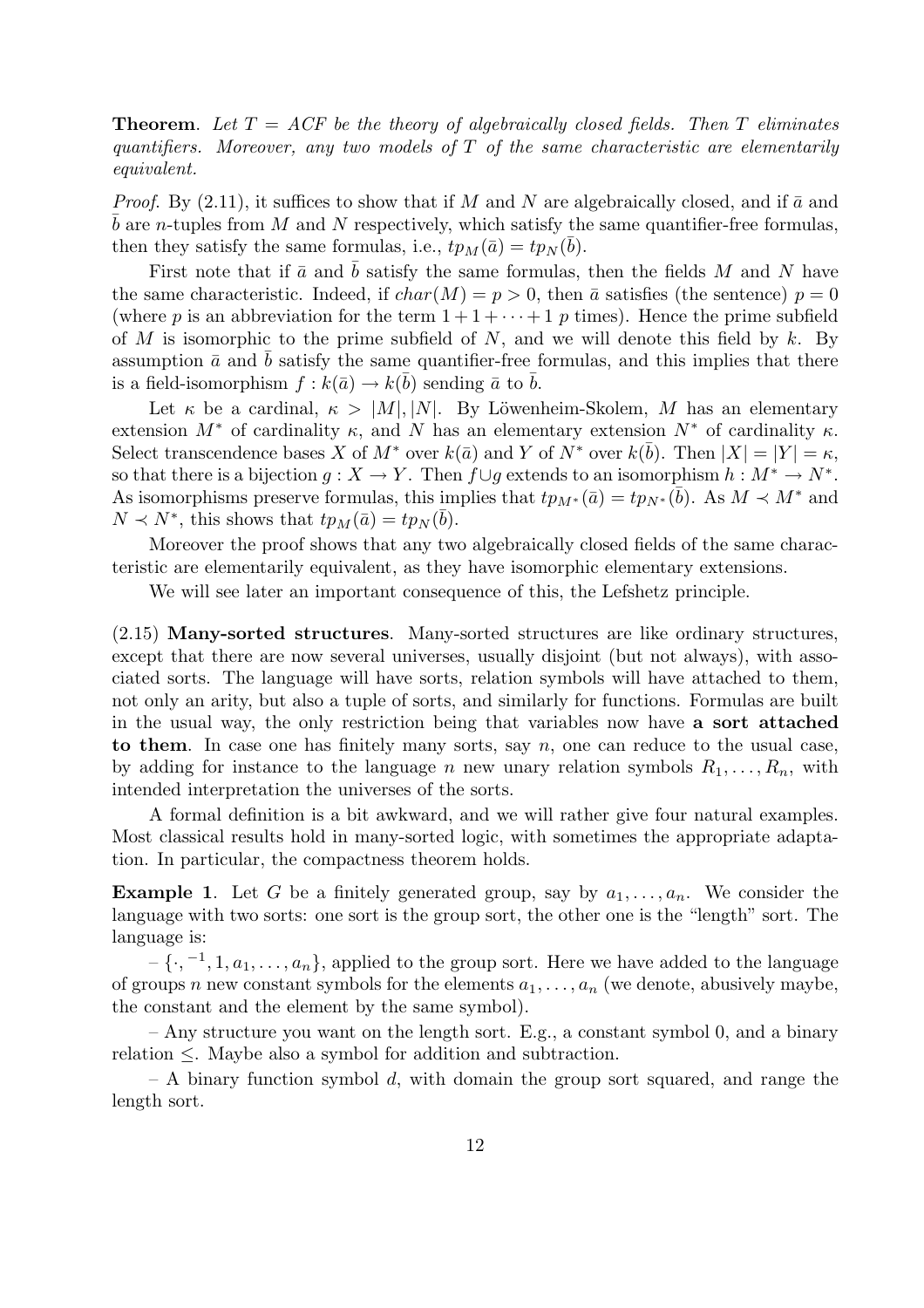The two-sorted structure we have in mind is the structure

$$
\mathcal{G} = ((G, \cdot, ^{-1}, 1, a_1, \ldots, a_n), (\mathbb{N}, +, 0, \leq), d),
$$

where  $(G, \cdot, -1, 1, a_1, \ldots, a_n)$  is our group with the distinguished elements  $a_1, \ldots, a_n$ ,  $(N, +, 0, <)$  is the non-negative integers with their natural addition, subtraction and ordering, and  $d: G^2 \to \mathbb{N}$  is the distance function (on the Cayley graph of G with respect to the set  $\{a_1, \ldots, a_n\}$  of generators). Note that for each n, to be at distance  $\leq n$  is expressible by a first order formula. But there is no formula expressing that every element is at finite distance from 1, unless G is finite.

Note also that an elementary extension of  $(G, \mathbb{N}, d)$  will be a two-sorted structure  $(G^*,\mathbb{N}^*,d^*)$ , in which the distance function will still be onto, and satisfy certain ultrametric inequalities; but its range will (in general) be a non-standard model of the integers, so that distance between two elements of  $G^*$  may be infinite. One can also replace N by any additive ordered subgroup of the reals, but the map  $d$  will then not be onto. We will come back to this example in asymptotic cones.

**Example 2.** Consider the field  $\mathbb{Q}_p$ , and its valuation  $v : \mathbb{Q}_p \to \mathbb{Z}$ , residue map  $\mathbb{Z}_p \to \mathbb{F}_p$ . it is customary to view this valued field as a 3-sorted structure  $\mathcal{Q}_p$ : the sorts are the field sort, the value group sort, and the residue field sort. We have two sets of field operations, one for the field sort, and one for the residue field sort. We also have the language of ordered groups for the residue sort, together with a distinguished constant  $\infty$ . Finally, we have the valuation map  $\mathbb{Q}_p \to \mathbb{Z} \cup \{\infty\}$ , and the residue map  $\pi : \mathbb{Z}_p \to \mathbb{F}_p$  (if one wants this map to be defined on the whole field sort, one assigns the elements of  $\mathbb{Q}_p \setminus \mathbb{Z}_p$  to 0, for instance).

**Example 3.** Let K be a field, and fix an integer  $m > 0$ . Consider the polynomial ring  $R = K[X_1, \ldots, X_m]$ . We will define an  $\omega$ -sorted structure (indexed by the integers) on R. For  $d \in \mathbb{N}$ , the elements of sort d are the polynomials of total degree  $\leq d$ , and we denote the corresponding set by  $R_d$ . We add an addition, subtraction and multiplication, in the natural way. Then + for instance will send  $R_d \times R_e$  to  $R_{\text{sub{de}}},$  while  $\cdot$  will send  $R_d \times R_e$ to  $R_{d+e}$ .

Elementary statements about the  $\omega$ -sorted structure R are expressible by ordinary  $\mathcal{L}_R$ -formulas in the field K: as all variables have a sort, quantification over polynomials of degree  $\leq d$  is achieved by quantifying over their coefficients, i.e., over N-tuples for a certain N computable from  $m, d$ .

A similar construction can be done for  $K[V]$ , for V an algebraic set defined over K.

Example 4. The 2-sorted language used for graphs in which there can be several edges between two vertices, is simply the language with two sorts, the vertice sort, and the edge sort. It has three unary function symbols,  $\sigma$ ,  $\tau$  and  $\bar{ }$ . The domains of  $\sigma$  and  $\tau$  are the edge sort, and their range the vertice sort. The domain and range of  $\bar{ }$  is the edge sort.

A graph will be given by  $(V, E, \sigma, \tau, \bar{\ } )$ , where V is the set of vertices, E is the set of edges,  $\sigma : E \to V$  assigns to an edge e its starting point  $\sigma(e)$ , and  $\tau : V \to E$  assigns to an edge e its endpoint  $\tau(e)$ . The map  $\bar{ }$  reverses the direction of edges. Hence we have  $\bar{\bar{e}} = e$  for every edge e, and  $\sigma(\bar{e}) = \tau(e), \tau(\bar{e}) = \sigma(e).$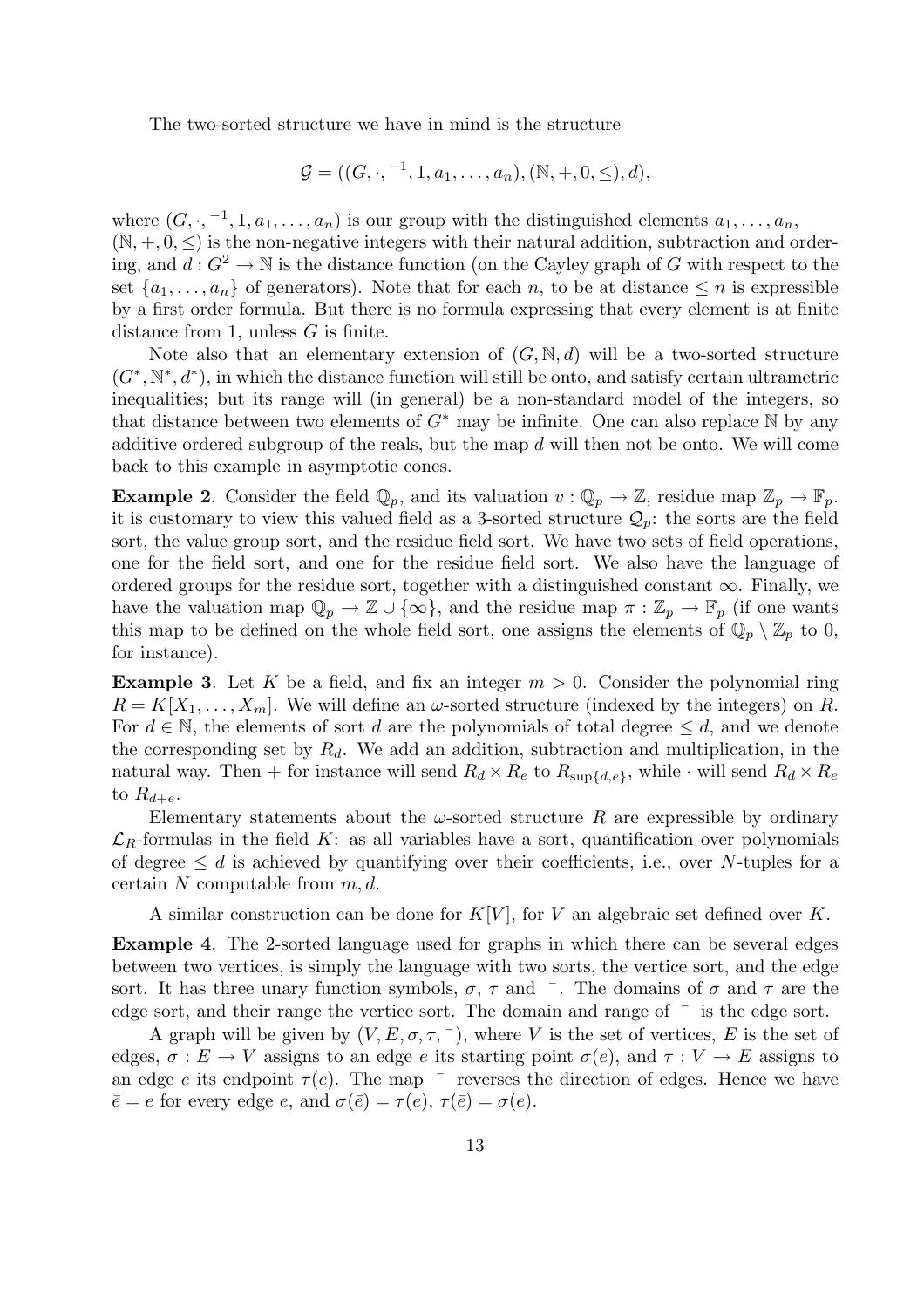One can put additional structure on the graph, for instance by colouring the edges. This is done by adding unary predicates on the edge sort. Bipartitite graphs can be treated in a similar manner.

(2.16) Additional remarks on quantifier-elimination. So, what does one do if a theory T in a language  $\mathcal L$  does not eliminate quantifiers? One possibility is to form the Skolemization of T: for each formula  $\varphi(x_1, \ldots, x_n)$  one adds a new *n*-ary relation symbol  $R_{\varphi}$ , and adds to T an axiom saying that  $R_{\varphi}$  defines precisely the set of n-tuples satisfying  $\varphi$ . The resulting theory eliminates quantifiers. However, this does not bring any information about our theory T.

The hope is that one does not need to add much to the language to obtain quantifierelimination. For instance we saw that to get elimination of quantifiers of the theory ORCF of real closed fields, it is enough to add the ordering to  $\mathcal{L}_R$ .

Another interesting example is the theory of the field of p-adic numbers  $\mathbb{Q}_p$ , now viewed as an ordinary  $\mathcal{L}_R$ -structure. A beautiful result of Macintyre states that it is enough to add to the language a unary predicate  $P_n$  for each  $n > 1$ , as well as the inverse function  $^{-1}$ . The interpretation of the predicates  $P_n$  in  $\mathbb{Q}_p$  is the set of non-zero *n*-th powers, i.e.,

$$
\mathbb{Q}_p \models \forall x \left( P_n(x) \leftrightarrow (x \neq 0 \land \exists y \, y^n = x) \right).
$$

Observe that the elements of positive valuation are then definable:  $v(x) > 0 \iff$  $P_2(1+px^2)$ . The first-order theory of the expansion of  $\mathbb{Q}_p$  to this enlarged language then eliminates quantifiers. This allows one to give a good description of the definable sets.

(2.17) Diagrams. Diagrams are meant to give a logical formulation of the following properties: the structure  $N$  contains a copy of the structure  $M$ ; there is a morphism  $f: M \to N$ ; there is an elementary embedding  $f: M \to N$ .

**Definitions.** Let M be an L-structure,  $A \subseteq M$ . We let  $\mathcal{L}(A)$  be the language obtained by adding to the language new symbols of constants  $c_a$  for each  $a \in A$ . If  $\bar{a}$  is a tuple of elements of A, we let  $\bar{c}_{\bar{a}}$  denote the tuple of constants corresponding to the elements of the tuple  $\bar{a}$ .  $\mathcal{L}(A)$  is then a bona fide language, but may be much larger than  $\mathcal{L}$ . Note that M becomes naturally an  $\mathcal{L}(A)$ -structure, when one interprets the constant  $c_a$  by a, for  $a \in A$ . This structure is usually denoted by  $(M, c_a)_{a \in A}$ , or  $(M, a)_{a \in A}$  (i.e., we denote the constant and the element by the same symbol).

- (1) The quantifier-free diagram of A in M,  $\Delta(A)$ , is the set of all quantifier-free sentences  $\varphi(\bar{c}_{\bar{a}}) \in \mathcal{L}(A)$  which hold in the  $\mathcal{L}(A)$ -structure M (i.e., such that  $M \models \varphi(\bar{a})$ ).
- (2) The positive diagram of A in M,  $\Delta^+(A)$ , is the set of all positive quantifier-free sentences  $\varphi(\bar{c}_{\bar{a}}) \in \mathcal{L}(A)$  which hold in the  $\mathcal{L}(A)$ -structure M.
- (3) The elementary diagram of A in M,  $Diag(A)$ , is the set of all sentences  $\varphi(\bar{c}_{\bar{a}}) \in \mathcal{L}(A)$ which hold in the  $\mathcal{L}(A)$ -structure M.
- (4) Let  $\mathcal{L}'$  be a language containing  $\mathcal{L}$ . An expansion of the  $\mathcal{L}$ -structure M to  $\mathcal{L}'$  is an  $\mathcal{L}'$ -structure  $M'$ , with same universe as  $M$ , and such that the interpretation of the symbols of  $\mathcal L$  in M and in M' coincide. M is then called a *reduct of* M' to  $\mathcal L$ . For instance,  $(M, c_a)_{a \in A}$  is an expansion of M to  $\mathcal{L}(A)$ .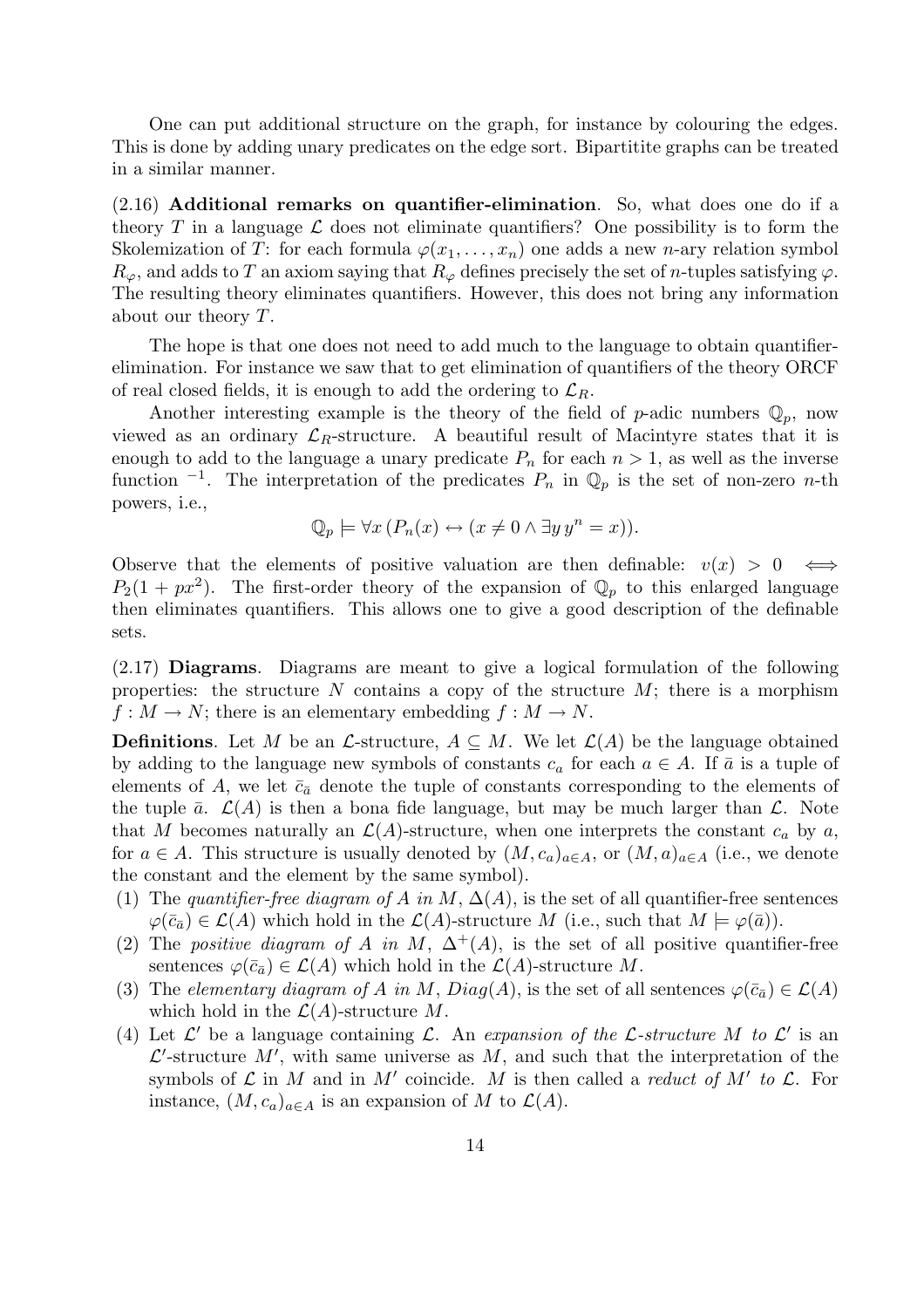**Fact.** Let M and N be two  $\mathcal{L}$ -structures. The following are immediate consequences of the definition:

- (1) N can be expanded to an  $\mathcal{L}(M)$ -structure which is a model of  $\Delta(M)$  if and only if there is an embedding  $f : M \to N$ .
- (2) N can be expanded to an  $\mathcal{L}(M)$ -structure which is a model of  $\Delta^+(M)$  if and only there is a morphism  $f : M \to N$ .
- (3) N can be expanded to an  $\mathcal{L}(M)$ -structure which is a model of  $Diag(M)$  if and only if there is an elementary embedding  $f : M \to N$ .
	- Note also
- (5) An  $\mathcal L$ -theory T is model complete if and only if, for every model M of T,  $T \cup \Delta(M)$ is complete (in  $\mathcal{L}(M)$ ).
- (6) An L-theory T eliminates quantifiers if and only if, for every  $M \models T$  and subset A of  $M, T \cup \Delta(A)$  is complete (in  $\mathcal{L}(A)$ ).

 $(2.18)$  Questions and hopes on free groups. Sela has shown that the theory T of all non-abelian free groups (in the language  $\mathcal{L}_G$ ) is complete, and moreover, that every formula is equivalent, modulo T, to a Boolean combination of  $\forall \exists$ -formulas. From what I understand, he does not yet have an axiomatisation of the theory  $T$ , nor does he knows whether it is decidable.

One of the outstanding open questions for model theorists, is whether the theory  $T$  is stable. Stability is a certain combinatorial property of a theory, which allows one to use a huge machinery to study models and possible interactions between definable subsets. One definition of stability is the following: we say that a formula  $\varphi(\bar{x}, \bar{y})$  is stable (for T) if there is exists an integer n such that in a model M of T, any two sequences of tuples  $(\bar{a}_i)$ and  $(b_i)$  indexed by some initial segment of N, and satisfying

$$
M \models \varphi(\bar{a}_i, \bar{b}_j) \qquad \Longleftrightarrow \ i < j,
$$

have length  $\leq n$ . The (complete) theory T is *stable* iff all formulas are stable. Stability forbids in particular the existence of an infinite (definable) linear ordering on models of T.

It is believed that the theory T of non-abelian free groups is stable. One question is to understand better the sets definable in free groups. An arbitrary Boolean combination of ∀∃-definable sets is quite an intractable object. The hope is that the complication originates from certain definable sets. I.e., that there are a few families of ∀∃-definable sets, such that if one adds suitable relation symbols for these definable sets, then one can eliminate quantifiers to a lower level. Ideally to existential formulas, but one shouldn't be too optimistic.

There are also questions related to induced structure. For instance, let  $g \neq 1$ , and consider the stabiliser  $C(g)$  of g in the free group F. We know that  $C(g)$  is isomorphic to the abelian group  $\mathbb{Z}$ . One question is: what is the structure induced by F on  $C(g)$ ? If one knows that T is stable, this reduces to the following: let  $D \subset F^m$  be definable (without parameters). Describe  $D \cap C(g)^m$ . Is it definable in the structure  $(C(g), \cdot, -1, 1)$ ? (Maybe the answer to this question is trivially no, but one can ask analogous questions for any definable subset of  $F<sup>n</sup>$ ). If it were, then the induced structure would be very simple: indeed the theory of  $\mathbb Z$  in the language of groups enlarged by adding unary predicates  $S_n$ for each of the subgroups  $n\mathbb{Z}$  of  $\mathbb{Z}, n > 1$ , eliminates quantifiers.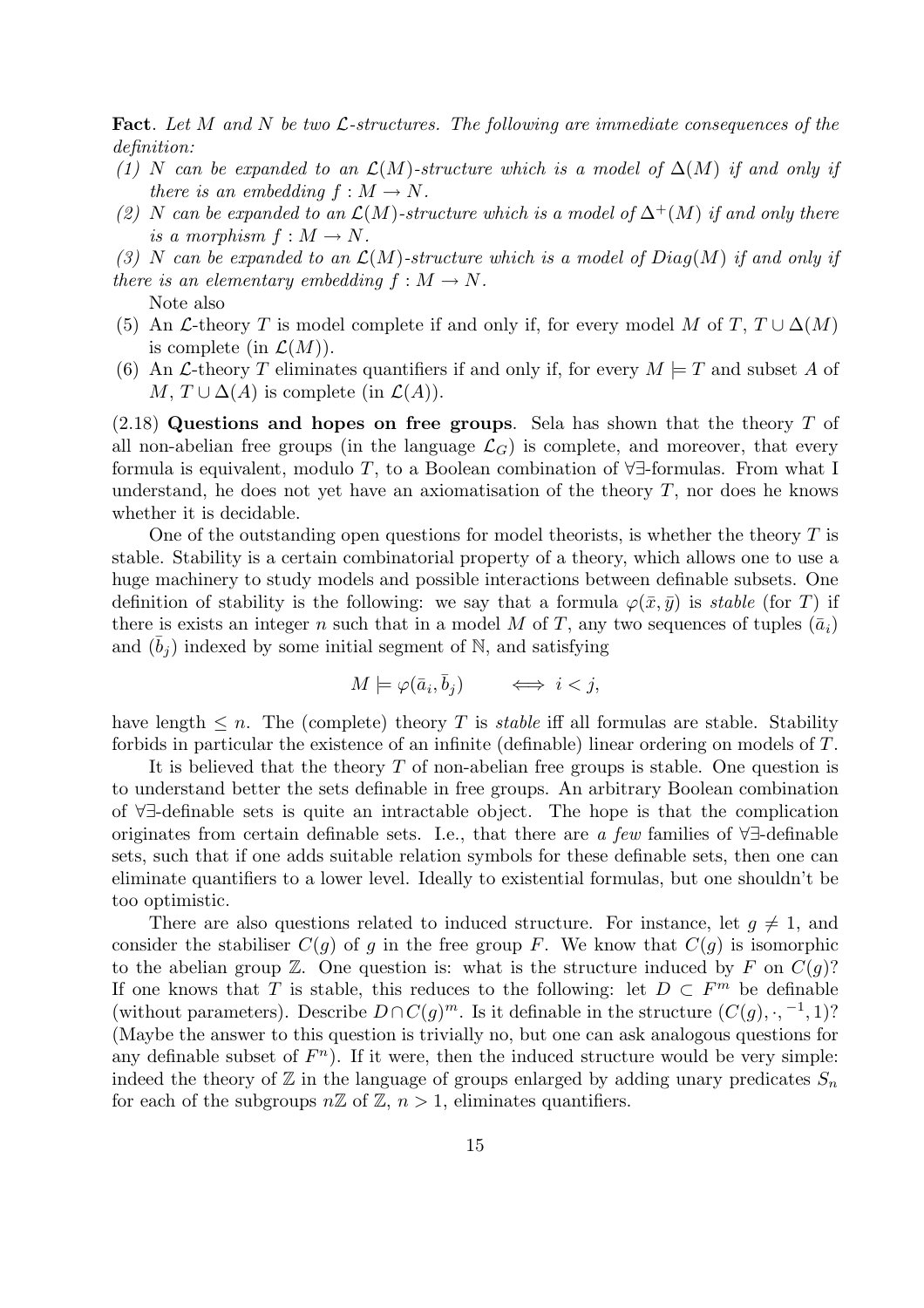Here we are using the following property of a stable theory: let  $M$  be a model of a stable theory T, let S be a 0-definable subset of  $M<sup>n</sup>$ , and let D be an M-definable subset of  $M^{mn}$ . Then  $D \cap S^m$  is definable with parameters from S. (Warning: the formula may change).

the formula with parameters in S defining  $D \cap S^m$  is not necessarily the same as the formula defining D.)

#### 3. Ultraproducts, Los theorem

In this section we will introduce an important tool: ultraproducts. They are at the centre of many applications, within and outside model theory.

(3.1) Filters and ultrafilters. Let I be a set. A filter on I is a subset  $\mathcal F$  of  $\mathcal P(I)$  (the set of subsets of  $I$ ), satisfying the following properties:

(1) 
$$
I \in \mathcal{F}, \emptyset \notin \mathcal{F}.
$$

(2) If  $U \in \mathcal{F}$  and  $V \supseteq U$ , then  $V \in \mathcal{F}$ .

(3) If  $U, V \in \mathcal{F}$ , then  $U \cap V \in \mathcal{F}$ .

A *ultrafilter on I* is a filter on I which is maximal for inclusion. Equivalently, it is filter F such that for any  $U \in \mathcal{P}(I)$ , either  $U \in \mathcal{F}$  or  $I \setminus U \in \mathcal{F}$ .

(3.2) Remarks. (1) Note that condition (1) forbids that both U and  $I \setminus U$  belong to the same filter on I.

 $(2)$  Using Zorn's lemma (and therefore the axiom of choice), every filter on I is contained in a ultrafilter.

(3) If  $\mathcal{G} \subset \mathcal{P}(I)$  has the *finite intersection property* (i.e., the intersection of finitely many elements of G is never empty), then G is contained in a filter. The filter generated by  $\mathcal G$  is then the set of elements of  $\mathcal P(I)$  containing some finite intersection of elements of  $\mathcal G$ .

 $(3.3)$  Principal and non-principal ultrafilters, Fréchet filter. Let I be a set. A ultrafilter F on I is principal if there is  $i \in I$  such that  $\{i\} \in \mathcal{F}$  (and then we will have:  $U \in \mathcal{F} \iff i \in U$ ). A ultrafilter is non-principal if it is not principal. Note that if I is finite, then every ultrafilter on  $I$  is principal.

Let I be infinite. The Fréchet filter on I is the filter  $\mathcal{F}_0$  consisting of all cofinite subsets of I. A ultrafilter  $\mathcal F$  on I is then non-principal if and only if contains the Fréchet filter on I. Note that if  $S \subseteq I$  is infinite, then  $\mathcal{F}_0 \cup \{S\}$  has the finite intersection property, so that it is contained in a ultrafilter.

(3.4) Cartesian products of  $\mathcal{L}\text{-structures. Fix a language } \mathcal{L}$ . Let I be an index set, and  $(M_i)$ ,  $i \in I$ , a family of  $\mathcal{L}$ -structures. We define the  $\mathcal{L}$ -structure  $M = \prod_{i \in I} M_i$  as follows:

— The universe of M is simply the cartesian product of the  $M_i$ 's, i.e., the set of sequences  $(a_i)_{i\in I}$  such that  $a_i \in M_i$  for each  $i \in I$ .

— If c is a constant symbol of  $\mathcal{L}$ , then  $c^M = (c^{M_i})_{i \in I}$ .

— If R is an n-ary relation symbol, then  $R^M = \prod_{i \in I} R^{M_i}$ .

— If f is an n-ary function symbol and  $((a_{1,i})_i, \ldots, (a_{n,i})_i) \in M^n$ , then

$$
f^M((a_{1,i})_i,\ldots,(a_{n,i})_i)=(f^{M_i}(a_{1,i},\ldots,a_{n,i}))_{i\in I}.
$$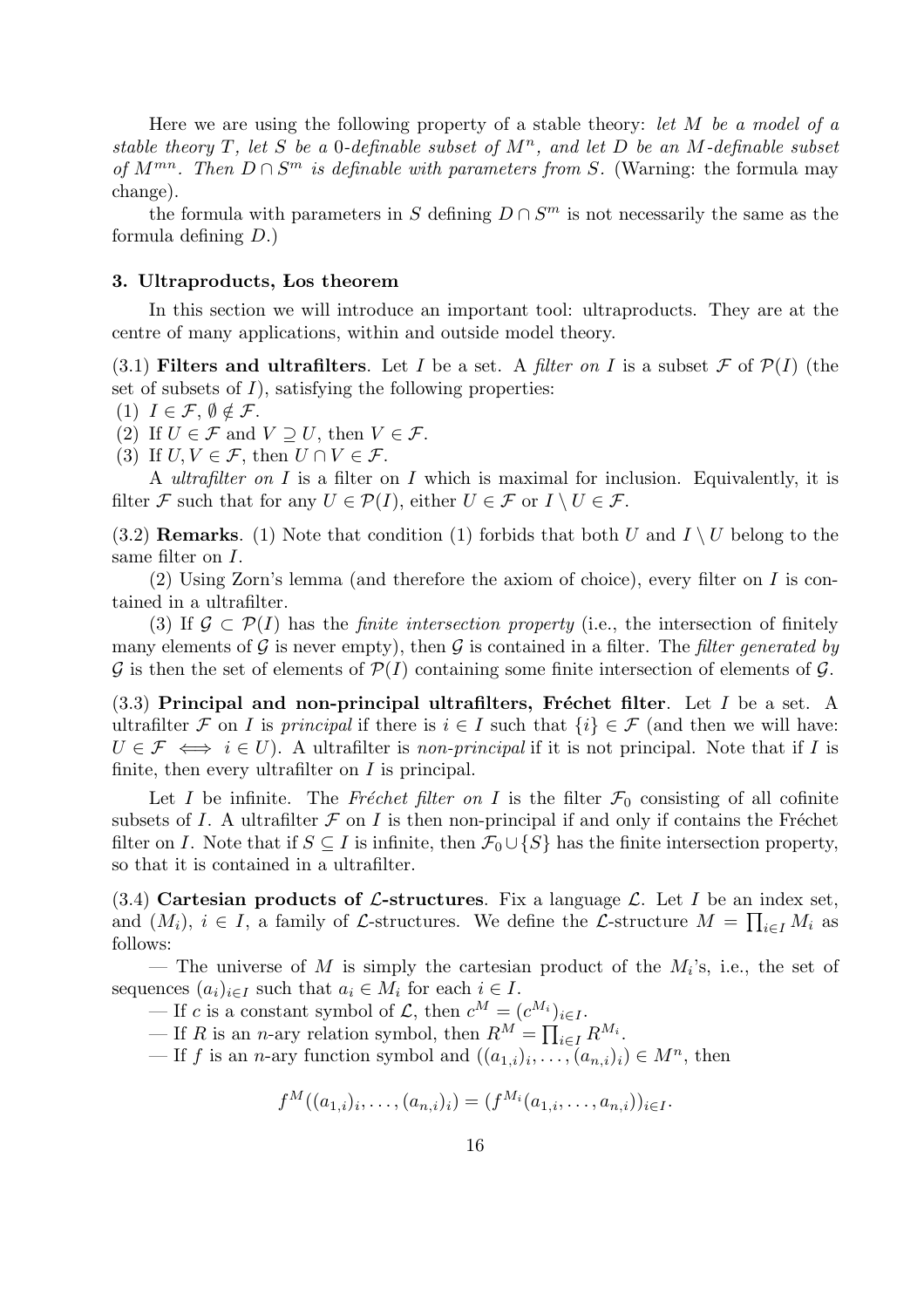(3.5) Reduced products of L-structures. Let I be a set,  $\mathcal F$  a filter on I, and  $(M_i)$ ,  $\prod_{i\in I} M_i/\mathcal{F}$ , is the L-structure defined as follows:  $i \in I$ , a family of L-structures. The reduced product of the  $M_i$ 's over F, denoted by

— The universe of  $\prod_{i\in I} M_i/\mathcal{F}$  is the quotient of  $\prod_{i\in I} M_i$  by the equivalence relation  $\equiv_{\mathcal{F}}$  defined by

$$
(a_i)_i \equiv_{\mathcal{F}} (b_i)_i \iff \{i \in I \mid a_i = b_i\} \in \mathcal{F}.
$$

We denote by  $(a_i)$  the equivalence class of the element  $(a_i)_i$  for this equivalence relation. The structure on  $\prod_{i\in I} M_i/\mathcal{F}$  is then simply the "quotient structure", i.e.,

— The interpretation of c is  $(c^{M_i})_{\mathcal{F}}$ , for c a constant symbol of  $\mathcal{L}$ .

— If R is an n-ary relation symbol, and if  $a_1, \ldots, a_n \in \prod_{i \in I} M_i/\mathcal{F}$  are represented by  $(a_{1,i})_i, \ldots, (a_{n,i})_i \in \prod_{i \in I} M_i$ , then we set

$$
\prod_{i\in I} M_i/\mathcal{F} \models R(a_1,\ldots,a_n) \iff \{i\in I \mid (a_{1,i},\ldots,a_{n,i})\in R^{M_i}\} \in \mathcal{F}.
$$

— If f is an *n*-ary function symbol and if  $a_1, \ldots, a_n \in \prod_{i \in I} M_i/\mathcal{F}$  are represented by  $(a_{1,i})_i, \ldots, (a_{n,i})_i \in \prod_{i \in I} M_i$ , then we set

$$
f^M(a_1,\ldots,a_n)=(f^{M_i}(a_{1,i},\ldots,a_{n,i}))_{\mathcal{F}}.
$$

The properties of filters guarantee that the quotient structure is well-defined. Note that the quotient map :  $\prod_{i\in I} M_i \to \prod_{i\in I} M_i/\mathcal{F}$ ,  $(a_i)_i \mapsto (a_i)_{\mathcal{F}}$ , is a morphism of  $\mathcal{L}$ -structures. **Definitions.** If all structures  $M_i$  are equal to a structure M, then we write  $M^I/\mathcal{F}$  instead of  $\prod_i M_i/\mathcal{F}$ , and the structure is called a *reduced power of M*. If the filter  $\mathcal{F}$  is an ultrafilter, then  $\prod_i M_i/\mathcal{F}$  is called the *ultraproduct of the M<sub>i</sub>'s* (with respect to  $\mathcal{F}$ ), and  $M^I/\mathcal{F}$  the ultrapower of M (with respect to  $\mathcal{F}$ ).

(3.6) Los Theorem. Let I be a set, F a ultrafilter on I, and  $(M_i)$ ,  $i \in I$ , a family of L-structures. Let  $\varphi(x_1,\ldots,x_n)$  be an L-formula, and let  $a_1,\ldots,a_n \in \prod_{i\in I} M_i/\mathcal{F}$  be represented by  $(a_{1,i})_i, \ldots, (a_{n,i})_i \in \prod_{i \in I} M_i$ . Then

$$
\prod_{i\in I} M_i/\mathcal{F} \models \varphi(a_1,\ldots,a_n) \iff \{i\in I \mid M_i \models \varphi(a_{1,i},\ldots,a_{n,i})\} \in \mathcal{F}.
$$

(3.7) Corollary. Let I be a set,  $\mathcal F$  an ultrafilter on I, and M an  $\mathcal L$ -structure. Then the natural map  $M \to M^I/\mathcal{F}$ ,  $a \mapsto (a)\mathcal{F}$ , is an elementary embedding. (Here  $(a)\mathcal{F}$  is the equivalence class of the sequence with all terms equal to a).

(3.8) Remarks and comments. Let I be an infinite index set, and  $\mathcal F$  a ultrafilter on I.

- (1) If F is principal, say  $\{j\} \in \mathcal{F}$ , then  $\prod_{i \in I} M_i / \mathcal{F} \simeq M_j$  for any family of L-structures  $M_i, i \in I.$
- (2) Suppose that the  $M_i$ 's are fields, with maybe additional structure (e.g., an ordering, new functions, etc.). Consider the ideal M of  $\prod_i M_i$  generated by all elements  $(a_i)_i$ such that  $\{i \in I \mid a_i = 0\} \in \mathcal{F}$ . Then M is a maximal ideal of  $\prod_i M_i$ , and quotienting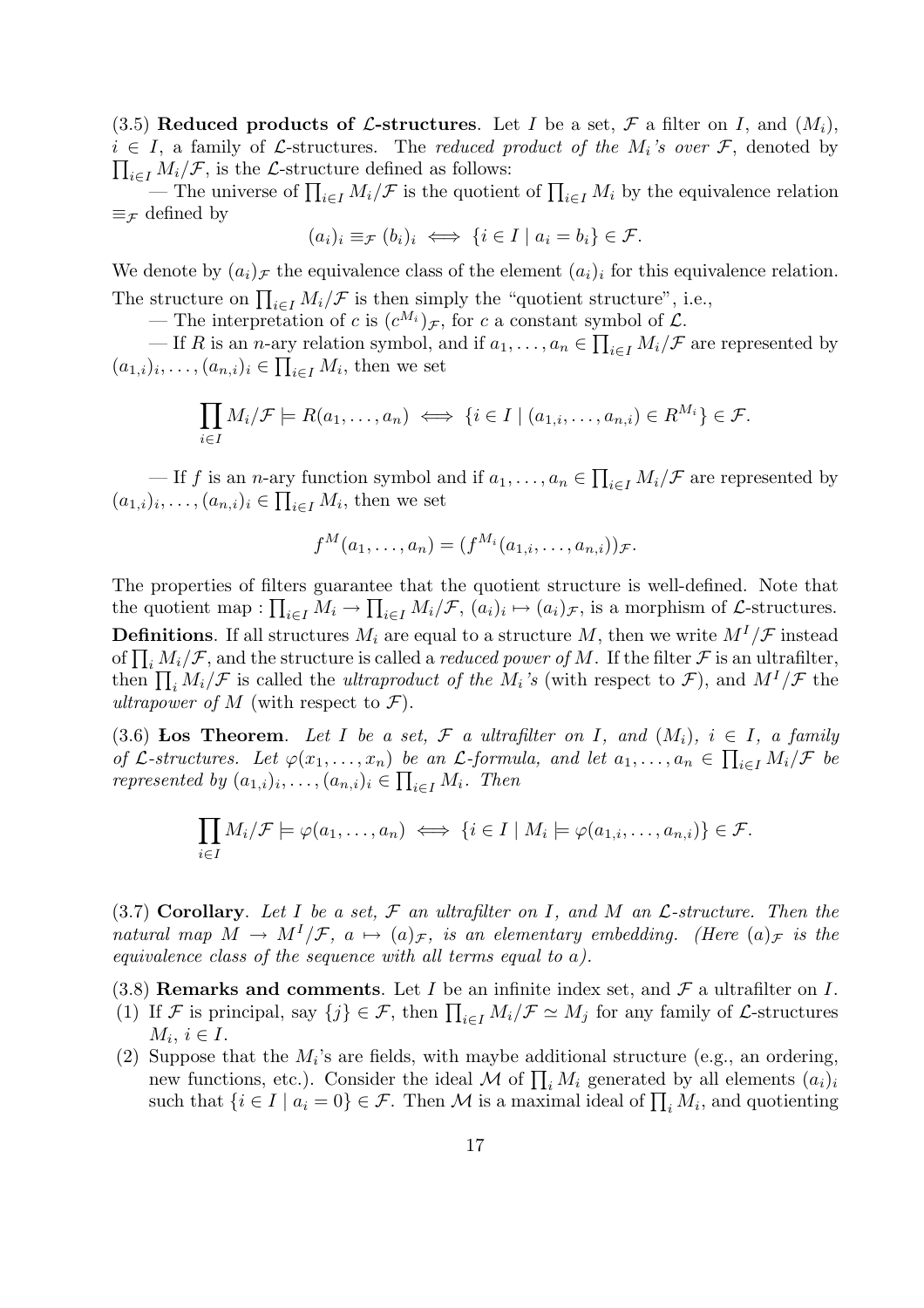by the equivalence relation  $\equiv_{\mathcal{F}}$  is equivalent to quotienting by the maximal ideal M. The strength of Los theorem is to tell you that the elementary properties of the  $M_i$ 's, including the ones depending on the additional structure, are preserved. E.g., that  $\mathbb{R}^{I}/\mathcal{F}$  is a real closed field.

(3.9) Shelah's isomorphism theorem. Let M and N be two  $\mathcal{L}$ -structures. Then  $M \equiv N$ if and only if there is a ultrafilter F on a set I such that  $M^I/\mathcal{F} \simeq N^I/\mathcal{F}$ .

Note the following immediate consequence: if  $M \equiv N$ , then there is  $M^*$  in which both M and N embed elementarily.

 $(3.10)$  Application 1: proof of the compactness theorem. Let T be a theory in a language  $\mathcal{L}$ , and assume that every finite subset s of T has a model  $M_s$ . Then T has a model.

*Proof.* If T is finite, there is nothing to prove, so we will assume that T is infinite. Let I be the set of all finite subsets of T. For every  $\varphi \in T$ , let  $S(\varphi) = \{s \in I \mid \varphi \in s\}.$ Then the family  $\mathcal{G} = \{ S(\varphi) \mid \varphi \in T \}$  has the finite intersection property, and therefore is contained in a ultrafilter F. We claim that  $\prod_{s\in I} M_s/\mathcal{F}$  is a model of T: let  $\varphi \in T$ . Then, by assumption,  $\{s \in I \mid M_s \models \varphi\}$  contains  $S(\varphi)$ , and therefore belongs to F. By Los's theorem,  $\prod_{s\in I} M_s/\mathcal{F} \models \varphi$ .

(3.11) Application 2: Lefshetz principle. Let  $\varphi$  be a sentence of the language  $\mathcal{L}_R$ . The following conditions are equivalent:

 $(1)$   $\mathbb{C} \models \varphi$ .

(2) If K is an algebraically closed field of characteristic 0, then  $K \models \varphi$ .

(3) There is an integer n, such that if p is a prime number > n, then  $\tilde{\mathbb{F}}_p \models \varphi$ .

(4) There is an integer n, such that if p is a prime number  $> n$  and K is an algebraically closed field of characteristic p, then  $K \models \varphi$ .

*Proof.* The equivalences of (1) and (2), and of (3) and (4) are clear, by  $(2.14)$ . Assume (2). Then ACF∪{ $p \neq 0 \mid p$  a prime }  $\models \varphi$ . By compactness, there are finitely many prime numbers  $p_1, \ldots, p_m$  such that  $\mathrm{ACF} \cup \{p_1 \neq 0, \ldots, p_m \neq 0\} \models \varphi$ . Take  $n > \sup\{p_1, \ldots, p_m\}$ . This shows that (2) implies (3).

Assume (3), and let  $\mathcal F$  be a non-principal ultrafilter on the set P of primes. For each prime p, choose an algebraically closed field  $K_p$  of characteristic p. By assumption,  ${p \in P \mid K_p \models \varphi} \in \mathcal{F}$ , and therefore  $\prod_{p \in P} K_p/\mathcal{F} \models \varphi$ . For each p, the set  ${q \in P \mid q \neq p}$ is also in the ultrafilter. By Los's Theorem,  $\prod_{p\in P} K_p/\mathcal{F}$  is an algebraically closed field of characteristic 0, and therefore shows (2).

 $(3.12)$  Application 3: Orderable groups. Let G be a group, and assume that every finitely generated subgroup of  $G$  is orderable. Then  $G$  is orderable.

*Proof.* Let I be the set of finite subsets of G. For each  $s \in I$ , let  $G_s$  be the subgroup of G generated by s, and fix an ordering  $\leq$  on  $G_s$ . Let F be a ultrafilter on I containing all sets  $S(g) = \{s \in I \mid g \in s\}$  for  $g \in G$ , and consider the  $\mathcal{L}_G \cup \{\leq\}$ -structure

$$
(G^*,\cdot,{}^{-1},1,\leq)=\prod_{s\in I}(G_s,\cdot,{}^{-1},1,\leq)/\mathcal{F}.
$$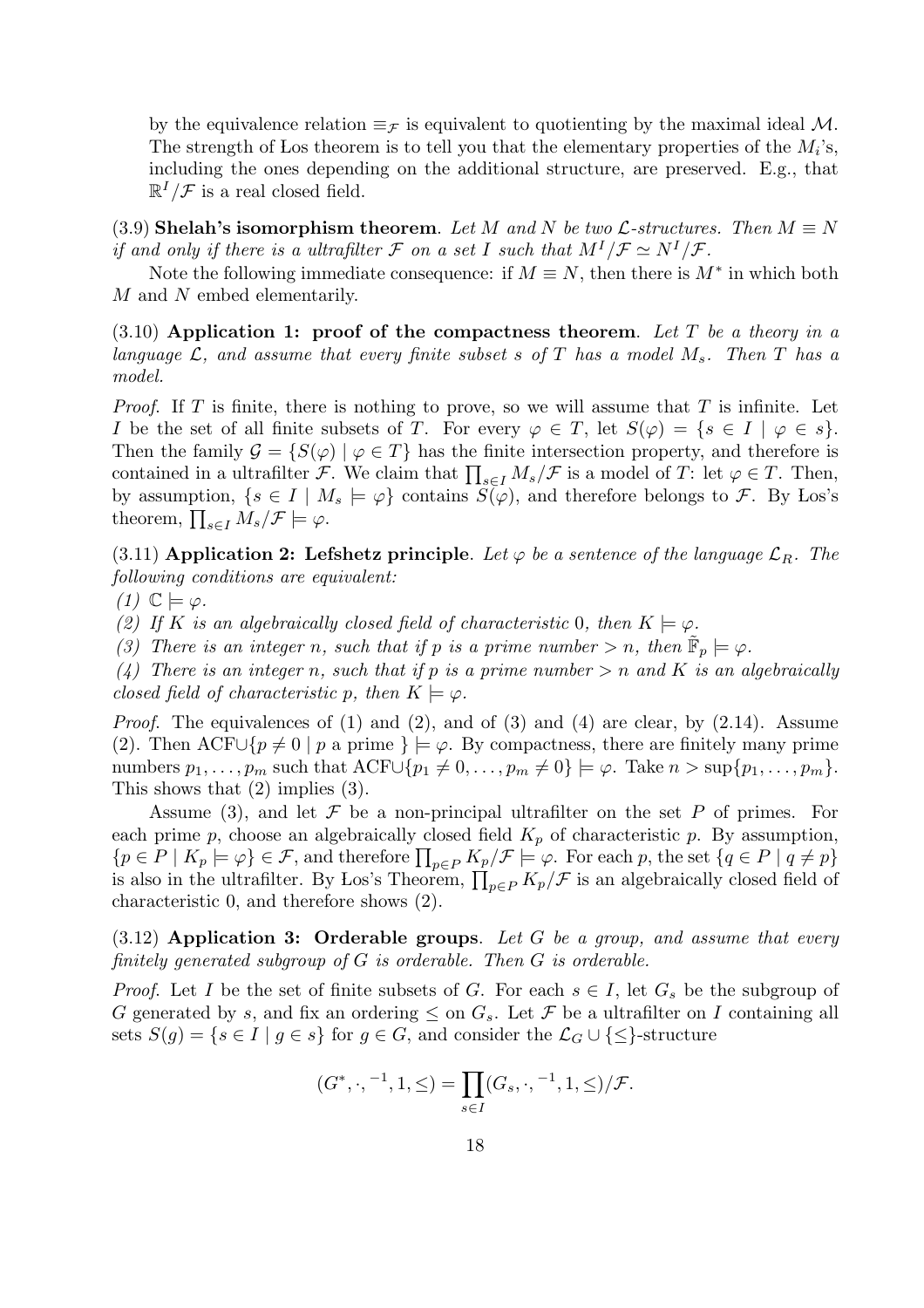Then  $G^*$  is an ordered group, by Los theorem. We embed G in  $G^*$  in the following fashion: for  $g \in G$ , we set

$$
f(g) = (g_s)_{\mathcal{F}},
$$
 where  $g_s = \begin{cases} g & \text{if } g \in G_s, \\ 1 & \text{otherwise.} \end{cases}$ 

One checks that f is a group embedding, and  $f(G)$  is therefore an ordered group.

(3.13) Types. Let M be an L-structure,  $A \subseteq M$ , and  $\bar{b} \in M^m$ . The type of  $\bar{b}$  over A, denoted by  $tp(\bar{b}/A)$  (or  $tp_M(\bar{b}/A)$ ), is the set of all formulas  $\varphi(\bar{a}, \bar{y})$  satisfied by  $\bar{b}$  in M, where  $\bar{a}$  is a finite tuple of elements of A.

One has the following result: if  $\bar{b}$ ,  $\bar{c}$  realise the same type over A in M, i.e., if  $tp(\bar{b}/A)$  =  $tp(\bar{c}/A)$ , then there is an elementary extension  $M^*$  of M, and an automorphism of  $M^*$ , which fixes the elements of A and sends b to  $\bar{c}$ .

More generally, an *n*-type over a subset A of M is a set  $\Sigma(\bar{y})$  of formulas  $\varphi(\bar{a}, \bar{y})$  in the *n*-tuple  $\bar{y}$  of variables and with  $\bar{a} \in A$ , which is *finitely realisable in* M, i.e., is such that if  $s \subset \Sigma$  is finite, then there is  $\overline{b} \in M^n$  satisfying all the formulas of s.

(3.14) Application 4:  $\omega_1$ -saturation. Let I be a countable set, F a non-principal ultrafilter on I, and  $(M_i)$ ,  $i \in I$ , a family of  $\mathcal{L}$ -structures, where  $|\mathcal{L}| \leq \aleph_0$ . Let  $A \subset M^* =$  $\prod_{i\in I}M_i\mathcal{F}$  be countable, and let  $\Sigma(\bar{y})$  be a type over A. Then  $\Sigma(\bar{y})$  is realised in  $M^*$ , i.e., there is  $\bar{b} \in M^*$  which satisfies all the formulas of  $\Sigma(\bar{y})$ .

Another way of stating this property is to say that if  $(S_n)$ ,  $n \in \mathbb{N}$ , is a countable family of definable subsets of  $M^{*m}$  with the finite intersection property, then  $\bigcap_n S_n \neq \emptyset$ .

 $(3.15)$  **A constructions of R.** We will present a construction allowing one to construct R. This construction come from non-standard analysis. Let  $\mathcal{L} = \{+, -, \leq, 0\}$  be the language of abelian ordered groups, and endow  $\mathbb R$  with its natural  $\mathcal L$ -structure.

We fix a non-principal ultrafilter  $\mathcal F$  on  $I = \mathbb N$ . Assume that for each i we are given an  $\mathcal{L}$ -substructure  $\Gamma_i$  of  $\mathbb R$  (i.e., an additive subgroup of  $\mathbb R$  with the induced ordering).

Consider the ordered groups  $\Gamma^* = \prod_{i \in I} \Gamma_i / \mathcal{F}$  and  $\mathbb{R}^* = \mathbb{R}^I / \mathcal{F}$ . We have a natural embedding  $\Gamma^* \to \mathbb{R}^*$  induced by each of the inclusions  $\Gamma_i \subseteq \mathbb{R}$ . Note that  $\mathbb{R}^*$  also has a ring structure, and therefore contains a copy of (the ring)  $\mathbb{Z}$ . Define

$$
R^{fin} = \{ g \in \mathbb{R}^* \mid \exists c \in \mathbb{N} \ -c \le g \le c \}
$$

$$
\mu = \{ g \in \mathbb{R}^* \mid \forall c \in \mathbb{N} \ -1 \le cg \le 1 \}
$$

$$
\Gamma^{fin} = \Gamma^* \cap R^{fin} \qquad \mu_{\Gamma} = \Gamma^* \cap \mu.
$$

Then  $R^{fin}$  is the convex hull of  $\mathbb Z$  in  $\mathbb R^*$ . Both  $\Gamma^{fin}$  and  $\mu_{\Gamma}$  are convex subgroups of  $\Gamma^*$ . Hence,  $\Gamma_{\mathcal{F}} = \Gamma^{fin}/\mu_{\Gamma}$  is an ordered group, which is clearly archimedean. There are three possibilities for this group: one possibility is that it is trivial: this is the case for instance if each  $\Gamma_i = i\mathbb{Z}$ . The second possibility is Fthat it is discrete, i.e., has a smallest positive element. It is then isomorphic to  $\mathbb{Z}$ . The third case is when  $\Gamma_{\mathcal{F}}$  has no smallest positive element. It is then isomorphic to a dense additive subgroup of  $\mathbb{R}$ , and we claim that it equals R. We know that it is archimedean, and it therefore suffices to show that it is complete. Let  $(a_n)_{n\in\mathbb{N}}$  and  $(b_n)_{n\in\mathbb{N}}$  be sequences of elements of  $\Gamma_{\mathcal{F}}$  such that  $a_n < b_m$  for all n, m. Lift these sequences to sequences  $(a'_n)_{n\in\mathbb{N}}$  and  $(b'_n)_{n\in\mathbb{N}}$  in  $\Gamma^{fin}$ . Then  $a'_n < b'_m$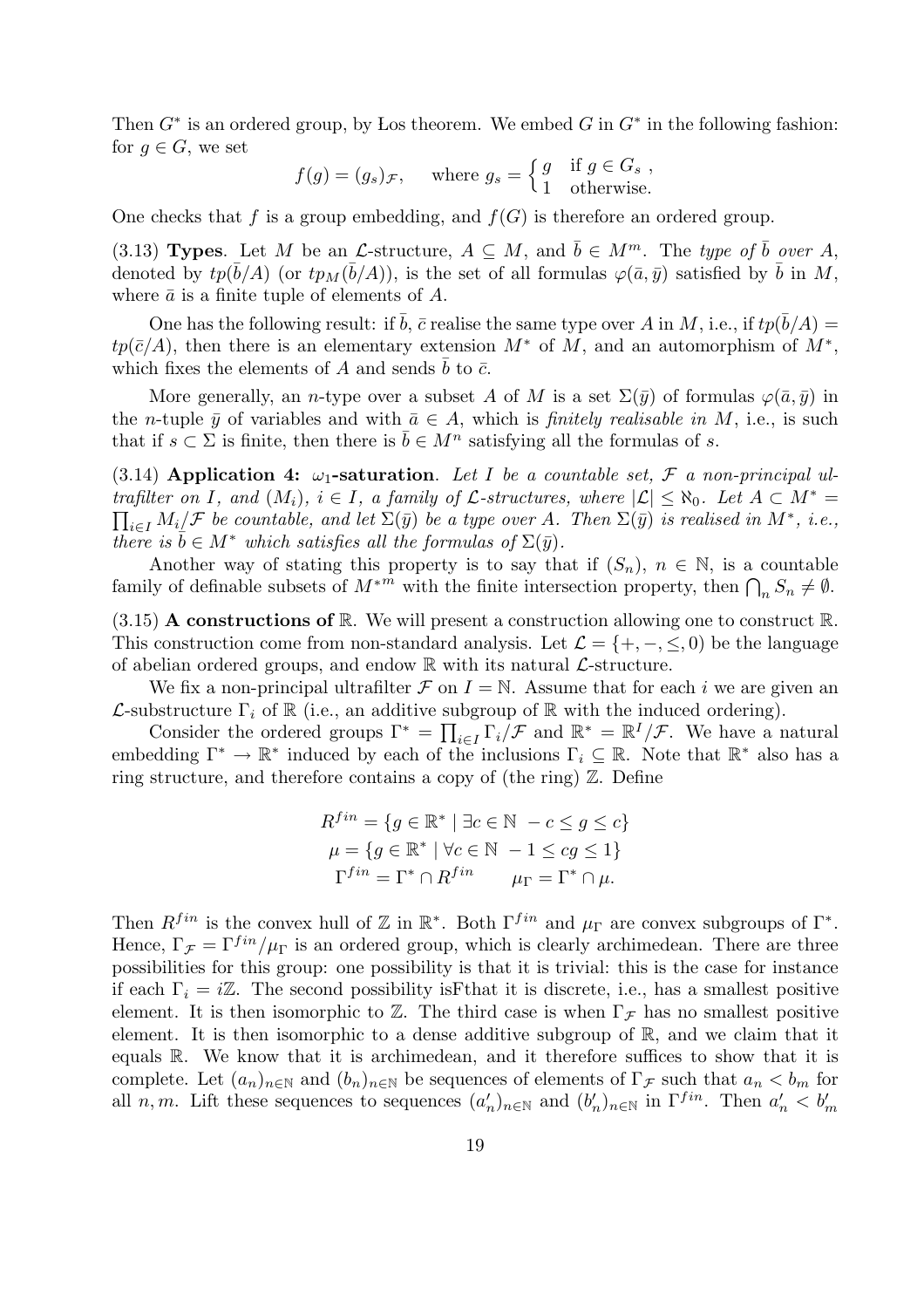for all m, n. By  $\omega_1$ -saturation of  $\Gamma^*$  (see (3.14)), there is an element  $c' \in \Gamma^{fin}$  such that  $a'_n < c' < b'_m$  for all m, n. The image c of c' in  $\Gamma_{\mathcal{F}}$  then satisfies  $a_n \leq c \leq b_m$  for all  $n, m$ , and this shows the completeness of  $\Gamma_{\mathcal{F}}$ .

The third case occurs in particular when the groups  $\Gamma_i$  are of the form  $r_i\mathbb{Z}$ , where  $r_i \in \mathbb{R}$ , and  $(r_i)_{\mathcal{F}} \in \mu$ . Or if they are dense in  $\mathbb{R}$ .

This construction is used in non-standard analysis, with all  $\Gamma_i$  equal to R. The structure  $R^{fin}$  is then a valuation ring, with maximal ideal  $\mu$  (if  $a \in R^{fin}$ ,  $a \notin \mu$ , then there is  $c \in \mathbb{N}$  such that  $1/c < |a| < c$ , so that  $1/a$  also belongs to  $R^{fin}$ ). The elements of  $\mu$  are called *infinitesimal*, and the ring homorphism  $R^{fin} \to \mathbb{R} = R^{fin}/\mu$  is called the standard part.

**Comments.** One can do the same construction replacing 1 by an arbitrary element  $a \in \mathbb{R}^*$ . Then one defines  $\Gamma^{fin,a}$  to be the intersection of  $\Gamma^*$  with the convex hull of  $a\mathbb{Z}$  in  $\mathbb{R}^*$ , and  $\mu_{\Gamma,a}$  to be the elements of  $\Gamma^*$ , whose archimedean class is smaller than the archimedean class of a. Then again one obtains an archimedean ordered group, which is either trivial, or isomorphic to  $\mathbb{Z}$ , or to  $\mathbb{R}$ . The two constructions are really similar: if a is represented by the sequence  $(a_i)_i$ , the first construction applied to the ordered groups  $\Gamma'_i = a_i \Gamma_i$  gives exactly the same group.

(3.16) The theorem of Ax and Kochen. Consider the field  $\mathbb{F}_p((t))$  of power series over  $\mathbb{F}_p$ . This is a valued field (where  $v(t) = 1$ ), with value group Z and residue field  $\mathbb{F}_p$ . The theorem of Ax and Kochen states that if  $\mathcal F$  is a non-principal ultraproduct on the set p of primes, then there is an isomorphism of valued fields between the fields  $\prod_{p\in P}\mathbb{Q}_p/\mathcal{F}$  and  $\prod_{p\in P} \mathbb{F}_p((t))/\mathcal{F}.$ 

This implies in particular that, given a sentence  $\varphi$  which holds in all but finitely many of the  $\mathbb{Q}_p$ 's [resp., in all but finitely many of the  $\mathbb{F}_p((t))$ 's], the sentence  $\varphi$  will hold in all but finitely many of the  $\mathbb{F}_p((t))$ 's [resp., all but finitely many of the  $\mathbb{Q}_p$ 's].

(3.17) Ultraproducts of many-sorted structures. The ultraproduct construction carries over to many-sorted structures without any trouble. If s is a sort, then the universe of sort s of the ultraproduct will simply be the ultraproduct of the universes of sort s. Functions between tuples of sorts and relations will be defined similarly. Maybe this is better seen with examples.

**Example 1.** See Example 1 of (2.15) for the notation. Let I be an index set, F a ultrafilter on I, and  $\mathcal{G}_i$ ,  $i \in I$ , a family of 2-sorted structures, where  $\mathcal{G}_i = ((G_i, \cdot, -1, 1), (\Gamma_i, +, 0, \leq$  $), d_i).$ 

Then  $\mathcal{G}^* = \prod_{i \in I} \mathcal{G}_i / \mathcal{F}$  will be the 2-sorted structure

$$
(\prod_{i\in I}(G_i,\cdot,{}^{-1},1)/\mathcal{F},\prod_{i\in I}(\Gamma_i,+,0,\leq)/\mathcal{F},d^*)
$$

where

$$
d^*((g_i)_{\mathcal{F}},(h_i)_{\mathcal{F}})=(d(g_i,h_i))_{\mathcal{F}}.
$$

**Example 2.** Let P be the set of primes,  $\mathcal{F}$  a ultrafilter on P, and consider the 3-sorted structures  $\mathcal{Q}_p$  introduced in the example 2 of (2.15).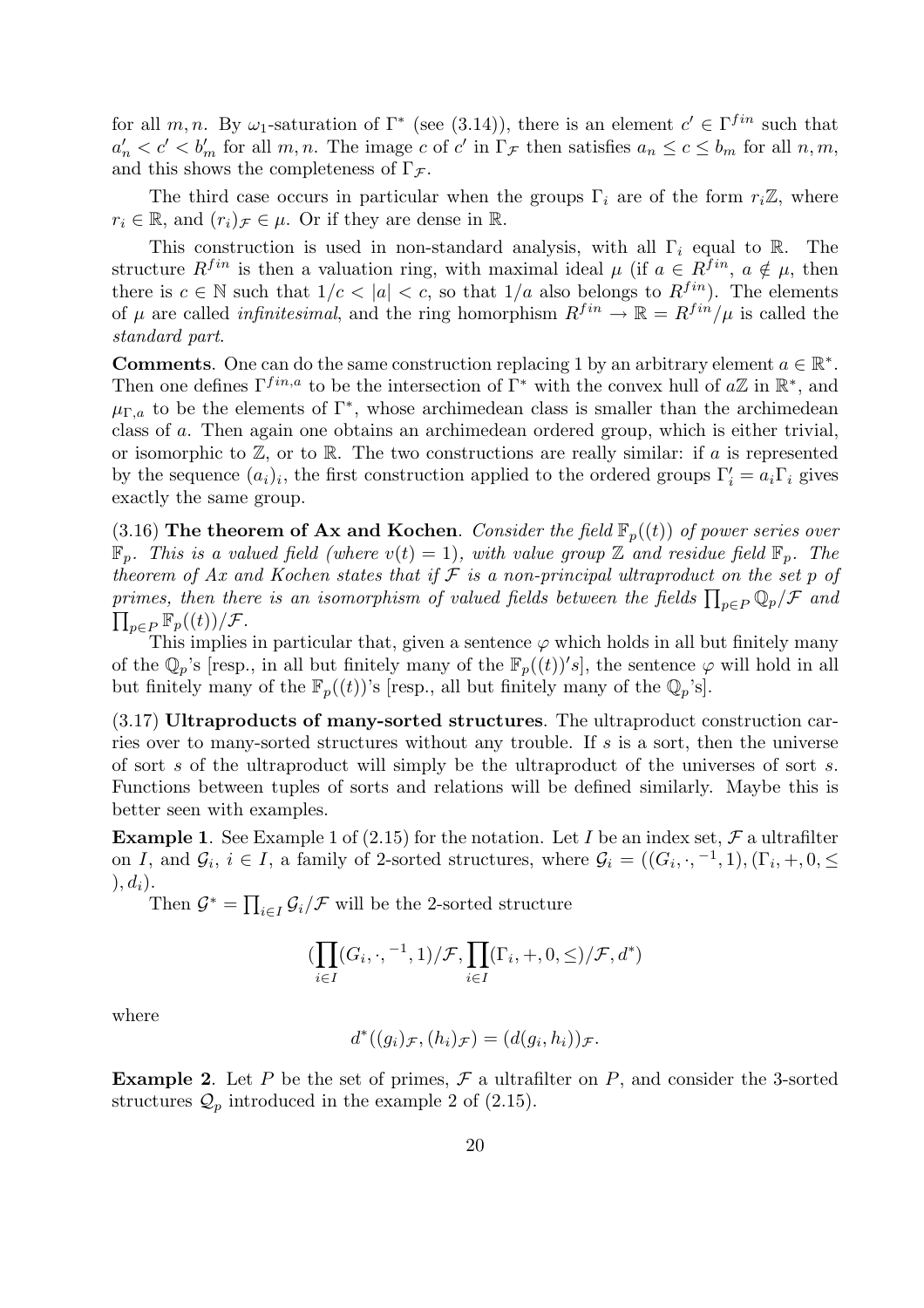Then  $\prod_p \mathcal{Q}_p/\mathcal{F} = (\prod_p \mathbb{Q}_p/\mathcal{F}, \prod_p \mathbb{F}_p/\mathcal{F}, (\mathbb{Z} \cup {\infty})^P/\mathcal{F}, v^*, \pi^*),$ 

where  $\prod_p \mathbb{Q}_p/\mathcal{F}$  and  $\prod_p \mathbb{F}_p/\mathcal{F}$  have their natural field structure,  $\mathbb{Z}^P/\mathcal{F}$  the structure of an ordered group, with a distinguished constant  $\infty$ , and the maps  $v^*$  and  $\pi^*$  are defined by:  $v^*((a_p)_{\mathcal{F}}) = (v(a_p))_{\mathcal{F}}, \pi^*((a_p)_{\mathcal{F}}) = (v(a_p))_{\mathcal{F}}.$ 

**Example 3.** Let I be an index set,  $\mathcal{F}$  a ultrafilter on I,  $K_i$ ,  $i \in I$ , a family of fields, and for each i,  $R_i = (R_{n,i})$  the  $\omega$ -sorted structure defined in (2.15).

Then  $R^* = \prod_{i \in I} R_i / \mathcal{F}$  is the w-sorted structure, with universe of sort n  $R_n^*$ Then  $R^* = \prod_{i \in I} R_i / \mathcal{F}$  is the  $\omega$ -sorted structure, with universe of sort  $n R_n^* = \prod_{i \in I} R_{n,i} / \mathcal{F}$ . The addition an multiplication are defined naturally. Observe that  $R^*$ is simply the  $\omega$ -sorted structure associated to the polynomial ring in  $X_1, \ldots, X_m$  over  $K^* = \prod_{i \in I} K_i / \mathcal{F}.$ 

**Example 4 - Asymptotic cones.** We start with a family of 2-sorted structures  $\mathcal{X}_i$  =  $((X_i, x_i, \dots), (\Gamma_i, +, -, \leq, 0), d_i)$ , where  $(X_i, d_i)$  is a metric space with a distinguished point  $x_i$  ( $i \in I$ ). The values of  $d_i$  are in the subgroup  $\Gamma_i$  of R. We allow  $X_i$  to have extra structure, for instance a group structure. Fix a non-principal ultrafilter  $\mathcal F$  on I. Consider

$$
\prod_{i\in I} \mathcal{X}_i/\mathcal{F}=(X^*,\Gamma^*,d^*),
$$

where  $(X^*, x^*, \dots) = \prod_{i \in I} (X_i, x_i, \dots) / \mathcal{F}, \Gamma^* = \prod_{i \in I} \Gamma_i / \mathcal{F}$  and  $d^*(y_i)_{\mathcal{F}}, (z_i)_{\mathcal{F}} = (d_i(y_i, z_i))_{\mathcal{F}}.$ We consider the ordered subgroup  $\Gamma^{fin}$  and  $\mu_{\Gamma}$  defined in (3.15), set

$$
X^{fin} = \{ y \in X^* \mid d^*(x^*, y) \in \Gamma^{fin} \},
$$

and quotient  $X^{fin}$  by the equivalence relation

$$
E(y, z) \iff d^*(y, z) \in \mu_\Gamma
$$

to obtain a set  $X_{\mathcal{F}}$ . We call the map  $X^{fin} \to X_{\mathcal{F}}$  the standard part, and denote it st. Then  $d^*$  induces a map  $d_{\mathcal{F}} : X_{\mathcal{F}} \to \Gamma_{\mathcal{F}} = \Gamma^{fin}/\mu_{\Gamma} \subseteq R^{fin}/\mu = \mathbb{R}$ . Observe that the structure  $(X_{\mathcal{F}}, \mathbb{R}, d_{\mathcal{F}})$ , being a quotient of the substructure  $(X^{fin}, \Gamma^{fin}, d^*)$  of  $(X^*, \Gamma^*, d^*)$ , will satisfy all quantifier free formulas (maybe with parameters) satisfied by  $(X^*, \Gamma^*, d^*)$ . In particular, the map  $d_{\mathcal{F}}$  will satisfy the axioms of a distance, so that  $(X, d_{\mathcal{F}})$  is a metric space. If each  $(X_i, d_i)$  is  $\delta_i$ -hyperbolic, then  $(X_{\mathcal{F}}, d_{\mathcal{F}})$  will be  $(\delta_i)_{\mathcal{F}}$ -hyperbolic. If for every *i*, and  $y, z \in X_i$ , there is a distance preserving embedding  $[0, d(y, z)] \cap \Gamma_i \to X_i$ which sends 0 to x and  $d(y, z)$  to y, the same will be true for  $(X_{\mathcal{F}}, d_{\mathcal{F}})$ . We will give the proof, as this shows how flexible ultraproducts are: one can add structure if one needs it. Let  $a, b \in X_{\mathcal{F}}$ , be represented by  $(a_i)_{\mathcal{F}}$ ,  $(b_i)_{\mathcal{F}} \in X^*$  respectively. For each i, fix  $f_i : [0, d_i(a_i, b_i)] \cap \Gamma_i \to X_i$  which is distance preserving and sends 0 to  $a_i$ ,  $d_i(a_i, b_i)$  to b<sub>i</sub>. Then consider  $f^*: [0, d^*((a_i)\mathcal{F}, (b_i)\mathcal{F}) \cap \Gamma^* \to X^*$  defined by  $f^*((\gamma_i)\mathcal{F}) = (f(\gamma_i))\mathcal{F}$  for  $(\gamma_i)_{\mathcal{F}} \in [0, d^*((a_i)_{\mathcal{F}}, (b_i)_{\mathcal{F}}) \cap \Gamma^*$ . This map is distance preserving. Hence, as  $(a_i)_{\mathcal{F}}, (b_i)_{\mathcal{F}} \in$  $X^{fin}$ , we may pass to the quotient, and get a map  $f_{\mathcal{F}}$ , distance preserving, and sending some segment  $[0, \gamma]$  of  $\Gamma_{\mathcal{F}}$  to  $X_{\mathcal{F}}$ , and with  $f_{\mathcal{F}}(0) = a, f(\gamma) = b$ .

If for each i, there is a group  $G_i$  acting on  $X_i$ , then the ultraproduct  $G^* = \prod_{i \in I} G_i / \mathcal{F}$ will also act on  $X^*$ . But, unless there is an integer N such that for all  $i \in I$ ,  $g \in G_i$  and  $y \in X_i$ , one has  $d_i(y, gy) \leq N d_i(x_i, y)$ , the group  $G^*$  will not act on  $X^{fin}$ .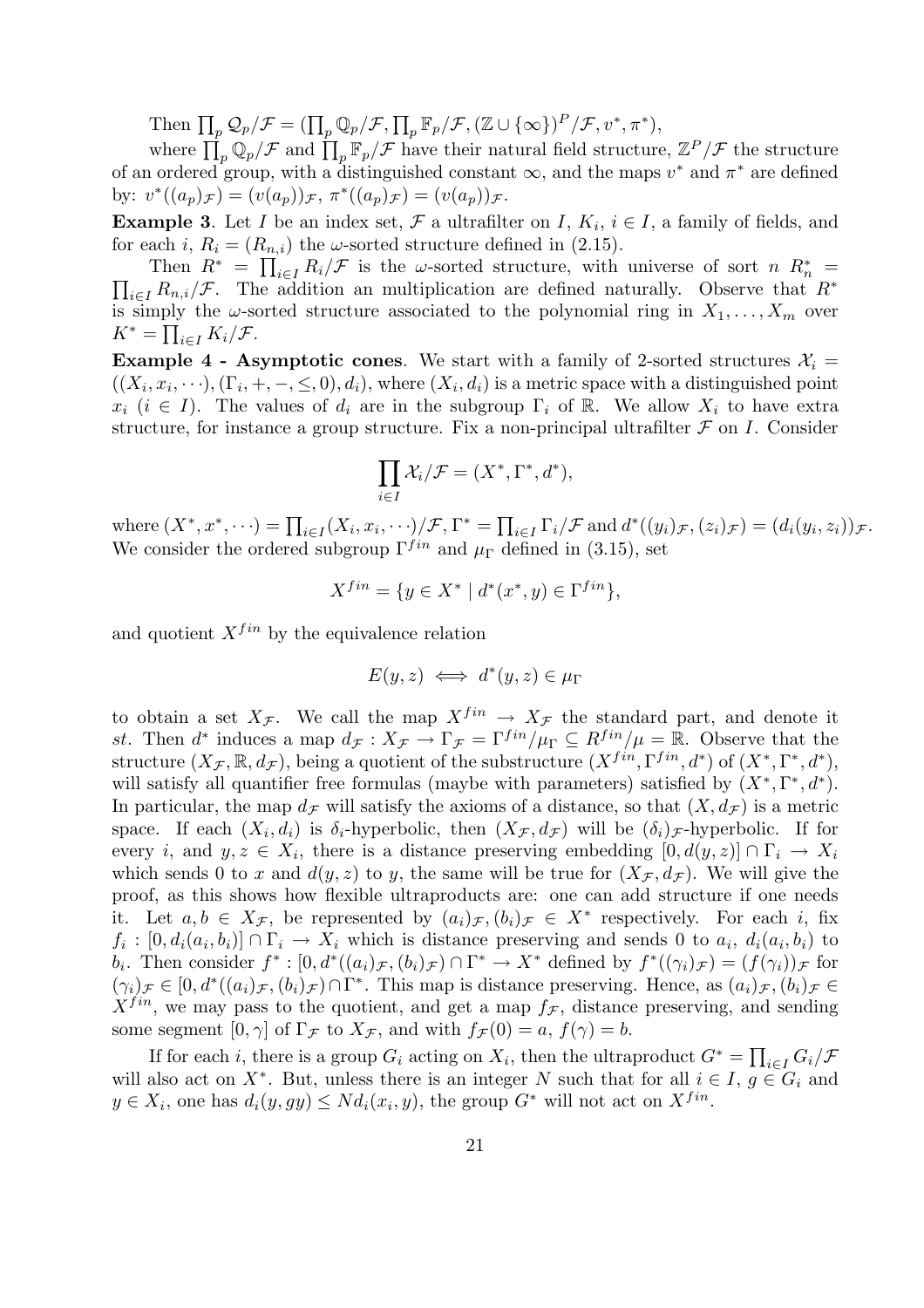If however all groups  $G_i$  are equal, and for every  $g \in G$ , there is  $N = N(g)$  such that for all  $i \in I$  and  $y \in X_i$ ,  $d_i(y, gy) \le N(g)d_i(x_i, y)$ , then G will act on  $X^{fin}$  and also on  $X_{\mathcal{F}}$ .

Assume now that each  $X_i$  is in fact a group  $(G, \cdot, -1, 1, a_1, \ldots, a_n)$ , with  $x_i = 1$ , and that  $d_i: G^2 \to \mathbb{R}$  equals  $(1/m_i)d$ , where d is the distance on the Cayley graph of G with respect to the set  $\{a_1, \ldots, a_n\}$  of generators of G (we set  $d(x, y) = d(1, yx^{-1})$ , so that d is invariant under right multiplication). If the element  $N = (m_i)_{\mathcal{F}}$  is infinite, then the image of  $d_{\mathcal{F}}$  will be all of R, provided of course our group G is infinite.

The equivalence relation  $E$  will correspond to being in the same left-coset of the subgroup  $G(0) = \{g \in X^{fin} \mid d^*(1,g) \in \mu\}$  of  $X^{fin}$ . Also, both  $G(0)$  and  $X^{fin}$  are convex subgroups of  $X^*$ , but  $G(0)$  is not necessarily normal in  $X^{fin}$ , so that  $X_{\mathcal{F}}$  does not necessarily have a group structure. However, the group  $X^{fin}$  acts (transitively) on  $X_{\mathcal{F}}$ .

#### 4. Real closed fields

In this section we will study the theory ORCF of real closed fields, and show that it is complete, decidable, eliminates quantifiers, etc. We will also mention o-minimality and some quite striking results obtained in the past decade.

(4.1) The theory ORCF. This is the theory in the language  $\mathcal{L} = \mathcal{L}_R \cup \{\leq\}$ , which says the following:

- $(1)$   $\leq$  is an ordering, axioms for ordered fields,
- (2) every polynomial in one variable of odd order has a root,
- (3) every non-negative element is a square.
- A model of ORCF is called a real closed ordered field. If one replaces axioms (1) and
- (3) by the following axioms:
- (1') axioms for fields of characteristic 0
- (3') an axiom expressing that the formula  $\varphi(x, y) = \exists z (z^2 = y x)$  defines an ordering  $\leq$ on the field then one obtains a theory of the language  $\mathcal{L}_R$ , denoted RCF, the models of which are called real closed fields. Note that every real closed field expands in a unique fashion to a model of ORCF, as the order is definable.

We can also replace the scheme of axioms (2) and (3) by the axiom expressing the sign change property: if  $P(X) \in F[X]$ , and  $a < b \in F$  are such that  $P(a)P(b) < 0$ , then there is c such that  $a < c < b$  and  $P(c) = 0$ .

Clearly this axiom implies both (2) and (3).

(4.2) Well-known facts. To tell the truth, I don't know how well-known these facts are. The first two are easy.

**Fact 1.** Let F be a real closed field, and  $F_0$  the smallest subfield of F. Then the ordered field  $F_0$  is isomorphic to the ordered field  $\mathbb{Q}$ .

**Fact 2.** Let F be a real closed field,  $F_0$  a subfield of F, and assume that  $F_0$  is relatively algebraically closed in  $F$ . Then  $F_0$  is real closed.

Fact 3. Let  $F$  be an ordered field. Then  $F$  is contained in a ordered real closed field  $F'$ which is algebraic over  $F$ . Moreover, if  $F''$  is another algebraic extension of  $F$  which is a model of ORCF, then the ordered fields  $F''$  and  $F'$  are isomorphic over  $F$ .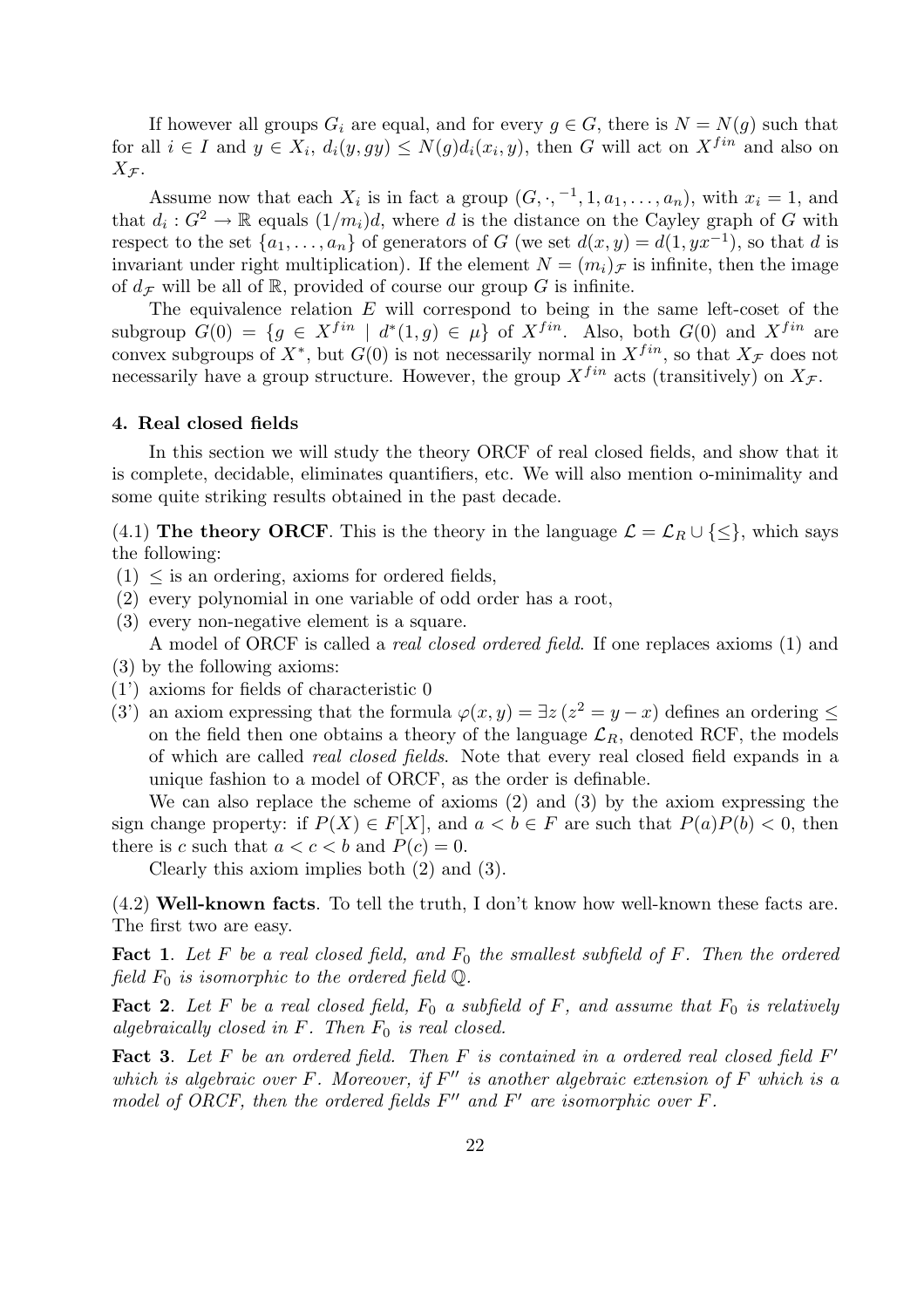Thus the field  $F'$  (or  $F''$ ) will be called the *real closure of the ordered field*  $F$ . The proof of this result is quite difficult, and involves Sturm's algorithm.

# (4.3) Tarski's theorem. The theory ORCF eliminates quantifiers

*Proof.* It suffices, by induction, to show that a formula of the form  $\exists y \varphi(\bar{x}, y)$ , where  $\varphi(\bar{x}, y)$  is quantifier-free, is equivalent modulo ORCF, to a quantifier-free formula, Let  $F_1$ and  $F_2$  be two ordered real closed fields, let  $\bar{a}$  and  $\bar{b}$  be tuples in  $F_1$ ,  $F_2$ , respectively, of the same length, and assume that they satisfy the same quantifier-free formulas. Assume also that  $F_2 \models \exists y \varphi(\bar{b}, y)$ , and let  $d \in F_2$  be such that  $F_2 \models \varphi(\bar{b}, d)$ . We will show that  $F_1 \models \exists y \, \varphi(\bar{a}, y).$ 

Our assumption that  $\bar{a}$  and  $\bar{b}$  implies that there is an  $\mathcal{L}$ -isomorphism f from the ordered subfield  $\mathbb{Q}(\bar{a})$  of  $F_1$  to the ordered subfield  $\mathbb{Q}(\bar{b})$  of  $F_2$ , which sends  $\bar{a}$  to  $\bar{b}$ . By facts 2 and 4, this isomorphism f extends to an isomorphism  $f : A_1 \rightarrow A_2$ , where  $A_1$  is the relative algebraic closure of  $\mathbb{Q}(\bar{a})$  in  $F_1$  (and hence its real closure), and  $A_2$  is the relative algebraic closure of  $\mathbb{Q}(\bar{b})$  in  $F_2$ .

We will now work a little on the formula  $\varphi(\bar{x}, y)$ . We know that it is a finite disjunction of conjunction of formulas of the form

$$
P(\bar{x}, y) = 0, \qquad P(\bar{x}, y) > 0,\tag{1}
$$

where P is polynomial with integral coefficients. Since  $(\bar{b}, d)$  will necessarily satisfy one of the disjuncts of  $\varphi$ , we may assume that  $\varphi(\bar{x}, y)$  is a conjunction of formulas of the form given in (1). Moreover, we may assume that there is only one equation: one uses the fact that in an ordered field,  $x_1 = x_2 = \cdots = x_n = 0$  is equivalent to  $x_1^2 + x_2^2 + \cdots + x_n^2 = 0$ . Hence, we may assume that the formula  $\varphi(\bar{x}, y)$  is of the form

$$
P(\bar{x}, y) = 0 \wedge \bigwedge_{i=1}^{n} Q_i(\bar{x}, y) > 0,
$$

for some polynomials P and  $Q_1, \ldots, Q_n$  with integral coefficients. If P is not the 0 polynomial, then d is algebraic over  $\mathbb{Q}(\bar{b})$  and therefore belongs to  $A_2$ . Hence, as f is an isomorphism of ordered fields,  $f^{-1}(d)$  satisfies  $\varphi(\bar{a}, y)$ , so that  $F_1 \models \exists y \, \varphi(\bar{a}, y)$ .

This reasoning works equally well if  $d \in A_2$  (adding to  $\varphi(\bar{b}, y)$  the equation  $P'(\bar{b}, y) = 0$ , where  $P(\bar{b}, Y)$  is the minimal polynomial of d over  $\mathbb{Q}(\bar{b})$ , so that we may assume that  $d \notin A_2$ and that  $P$  is the 0 polynomial. Then our formula is a conjunctions of inequalities, and none of the polynomials  $Q_i$  is the 0 polynomial.

We consider the set of solutions of the equation  $\prod_{i=1}^{n} Q_i(\bar{b}, y) = 0$ , and enumerate it as  $\beta_1 < \beta_2 < \cdots < \beta_m$ . Then  $\beta_1, \ldots, \beta_m \in A_2$ , and so d is in one of the open intervals  $(-\infty, \beta_1), (\beta_1, \beta_2), \ldots, (\beta_m, +\infty)$ . Observe that when restricted to any of these open intervals, the functions defined by the  $Q_i(\bar{b}, y)$  do not change sign or take the 0-value. Also,  $f^{-1}(\beta_1) < f^{-1}(\beta_2) < \cdots < f^{-1}(\beta_m)$  enumerate the roots of  $\prod_{i=1}^n Q_i(\bar{a}, y) = 0$ , and each of the corresponding intervals  $(-\infty, f^{-1}(\beta_1)),(f^{-1}(\beta_1), f^{-1}(\beta_2)), \ldots, (f^{-1}(\beta_m), +\infty)$ of  $A_1$  is non-empty. We choose  $c \in A_1$  such that  $c < f^{-1}(\beta_i) \iff d < \beta_i$ . Then one checks that  $Q_i(\bar{a}, c)$  and  $Q_i(\bar{b}, d)$  have the same sign for  $i = 1, \ldots, n$  and are non-zero, so that c satisfies  $\varphi(\bar{a}, y)$  in  $A_1$  and also in  $F_1$ .